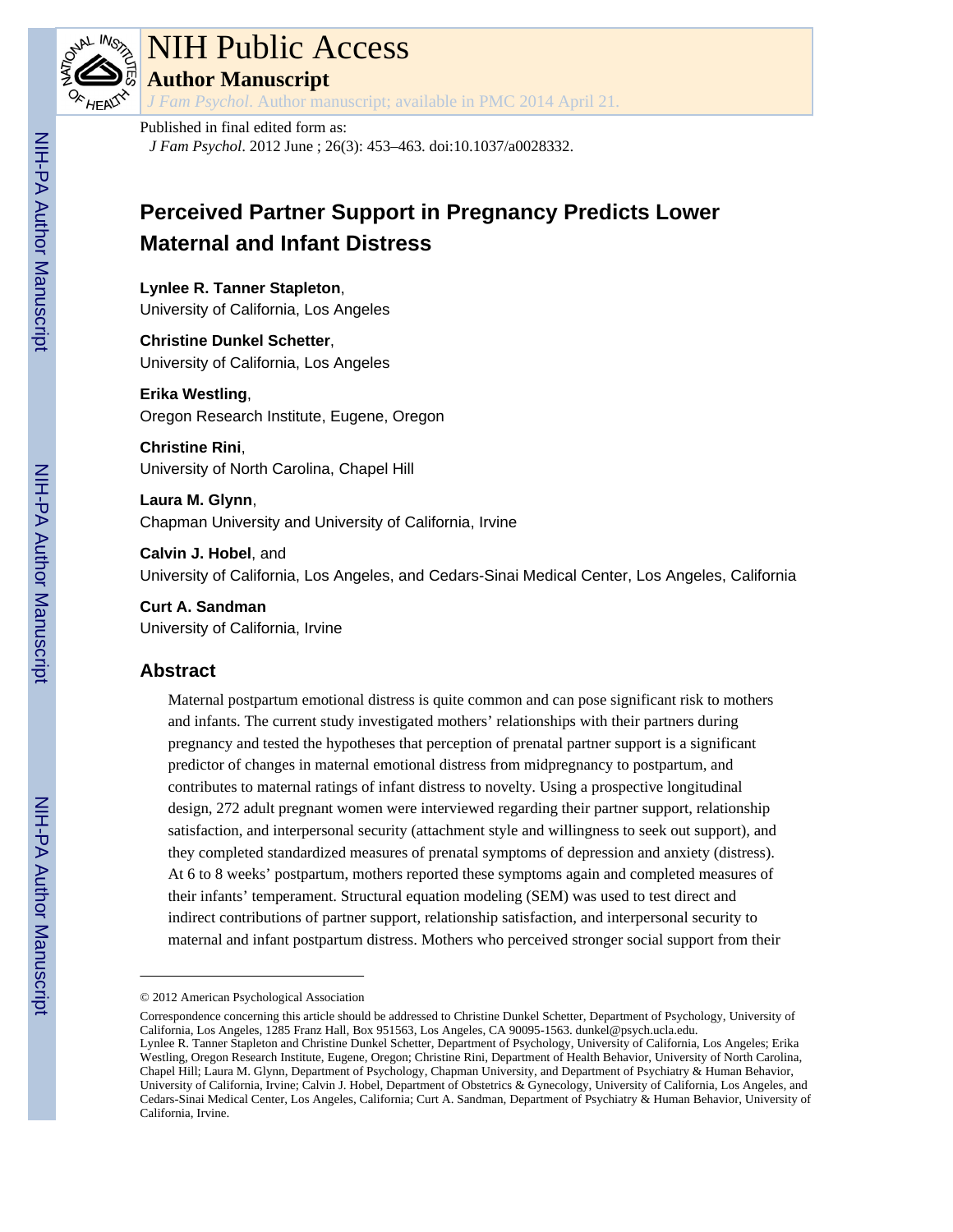partners midpregnancy had lower emotional distress postpartum after controlling for their distress in early pregnancy, and their infants were reported to be less distressed in response to novelty. Partner support mediated the effects of mothers' interpersonal security and relationship satisfaction on maternal and infant outcomes. A high-quality, supportive partner relationship during pregnancy may contribute to improved maternal and infant well-being postpartum, indicating a potential role for partner relationships in mental health interventions, with possible benefits for infants as well.

#### **Keywords**

social support; partner relationship; postpartum mental health; pregnancy; infant temperament

Maternal emotional distress during pregnancy and after birth represents a potential risk to the well-being of mothers and their families. Approximately 25% of women experience elevated symptoms of depression postpartum (O'Hara & Swain, 1996), and rates may reach 40% to 50% in ethnic and racial minority populations (Yonkers et al., 2001). Anxiety is also quite prevalent during pregnancy and postpartum, with 5% to 8% of mothers estimated to meet diagnostic criteria for an anxiety disorder (Ross & McLean, 2006). Depression and anxiety are often comorbid, and even symptoms that do not meet diagnostic thresholds can contribute to adverse birth outcomes, poorer postnatal well-being, and significant functional impairment for mothers (Dunkel Schetter, 2011; Field et al., 2003; Gotlib, Lewinsohn, & Seeley, 1995).

Maternal emotional distress (mainly depressive and anxious symptoms) has biological concomitants with known adverse effects for neonatal and infant development. Elevations in prenatal maternal stress hormones predispose the fetus to be more sensitive and reactive to stress (Davis, Glynn, Waffarn & Sandman, 2010; O'Donnell, O'Connor, & Glover, 2009). Maternal distress and stress-related neuroendocrine changes in mid-to-late pregnancy have been linked to more difficult, fussy, and fearful early temperament and higher reactivity to novelty, as rated by independent observers and maternal reports (Davis et al., 2007; 2010; Martin, Noyes, Wisenbaker, & Huttunen, 1999), as well as longer-term developmental effects such as cognitive, emotional, and behavioral disorders (e.g., Van den Bergh, Mulder, Mennes, & Glover, 2005). Postpartum symptoms of emotional distress have also been associated with more negative maternal attitudes about one's infant, reduced parenting sensitivity, and increased intrusiveness and withdrawal which in turn predict infant fear dysregulation and stress reactivity (Feldman et al., 2009). Therefore, it is imperative to search for protective factors associated with lower maternal postpartum distress in order to contribute to improvements in maternal and child health.

Social support is commonly studied as a predictor of better mental and physical health; during pregnancy and postpartum, support (defined as interpersonal exchanges designed to meet the needs of another, or perceived availability of such resources; Dunkel Schetter & Brooks, 2009) has been moderately to strongly associated with lower maternal postpartum depression and anxiety (Beck, 2001; Robertson, Grace, Wallington, & Stewart, 2004). Furthermore, research shows that enacted or received support from a partner surrounding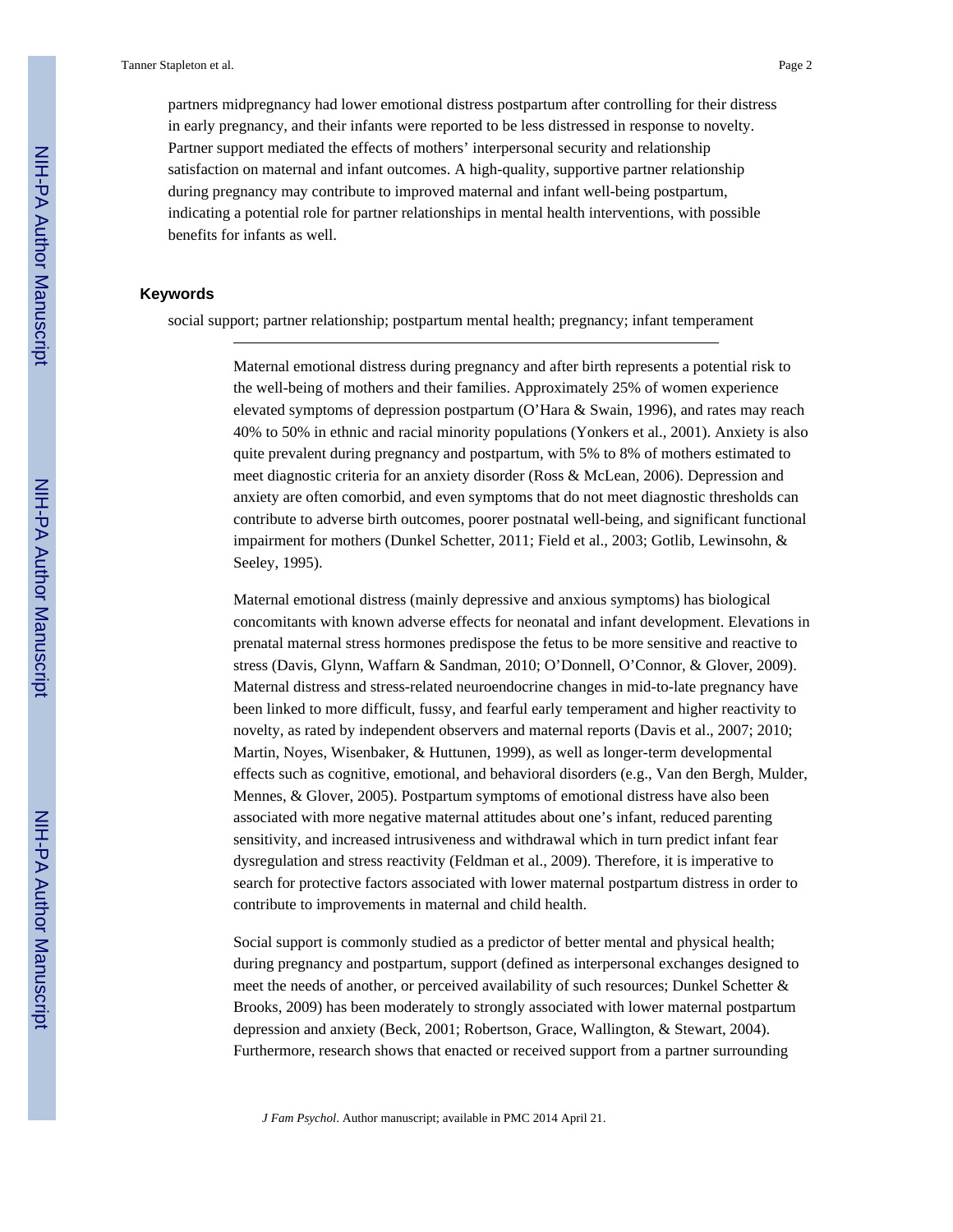pregnancy predicts maternal prenatal and postpartum mental health (Dennis & Ross, 2006; Rini, Dunkel Schetter, Hobel, Glynn, & Sandman, 2006). When other support sources are absent or inadequate, intensive support from health care professionals can also improve maternal and child outcomes in at-risk families (Olds et al., 1997).

Relationship science provides insight into ways in which partner support may benefit perinatal well-being in conjunction with related constructs such as general satisfaction with the relationship and one's comfort and willingness to seek and receive support from others. The Relationship Enhancement Model (Cutrona, Russell, & Gardner, 2005), for example, posits that a partner's provision of consistent and effective support behavior can increase perceptions of the partner as dependable and trustworthy as well as supportive, which in turn enhances relationship satisfaction and a person's psychological well-being and physical health. Consistent with these premises, one longitudinal study of pregnancy found that a multidimensional latent construct of effective prenatal support from the baby's father was associated with relationship satisfaction and interpersonal orientation. The effective support latent construct also predicted decreases in prenatal anxiety across pregnancy (Rini et al., 2006). However, this study did not examine depressive symptoms and stopped short of examining postpartum outcomes.

A key premise of support-based prenatal interventions has been that support is a central predictor of outcomes, without ever considering other aspects of close relationship functioning. However, supportive interactions occur within the broader context of a relationship and its history (Frazier, Tix, & Barnett, 2003), and expectations and attributions regarding the relationship influence perceptions of discrete partner behaviors (Bradbury & Fincham, 1990). Relationship satisfaction, or global evaluations of the relationship across multiple domains (Bradbury, Fincham, & Beach, 2000), influence both support behaviors and perceptions of support (Pasch & Bradbury, 1998). Relationship satisfaction and related aspects of relationship quality such as intimacy are themselves robust predictors of postpartum mental health as well (Beck, 2001; Robertson et al., 2004; Whisman, Davila & Goodman, 2011).

Close personal relationships and the support that they offer are further influenced by a person's general expectations about and sense of security in close relationships which are rooted in early experience. Adult attachment theory posits that individuals who feel more secure in close interpersonal relationships will have more positive and satisfying romantic relationships compared with those who experience anxiety about rejection or avoid closeness (e.g., Hazan & Shaver, 1987). Research confirms that individuals with more secure attachment styles and better integration into their social networks report higher quality relationships, more effective support from their partners, and more positive expectations about partner support (Cobb, Davila, & Bradbury, 2001; Davila & Kashy, 2009; Rini et al., 2006). Therefore, secure adult attachment style and positive orientation toward seeking help from others, conceptualized together here as "interpersonal security," should be examined as part of the context within which support in a specific couple relationship takes place. In the current study, we focus on relationship satisfaction and interpersonal security as general factors associated with, though clearly distinct from, more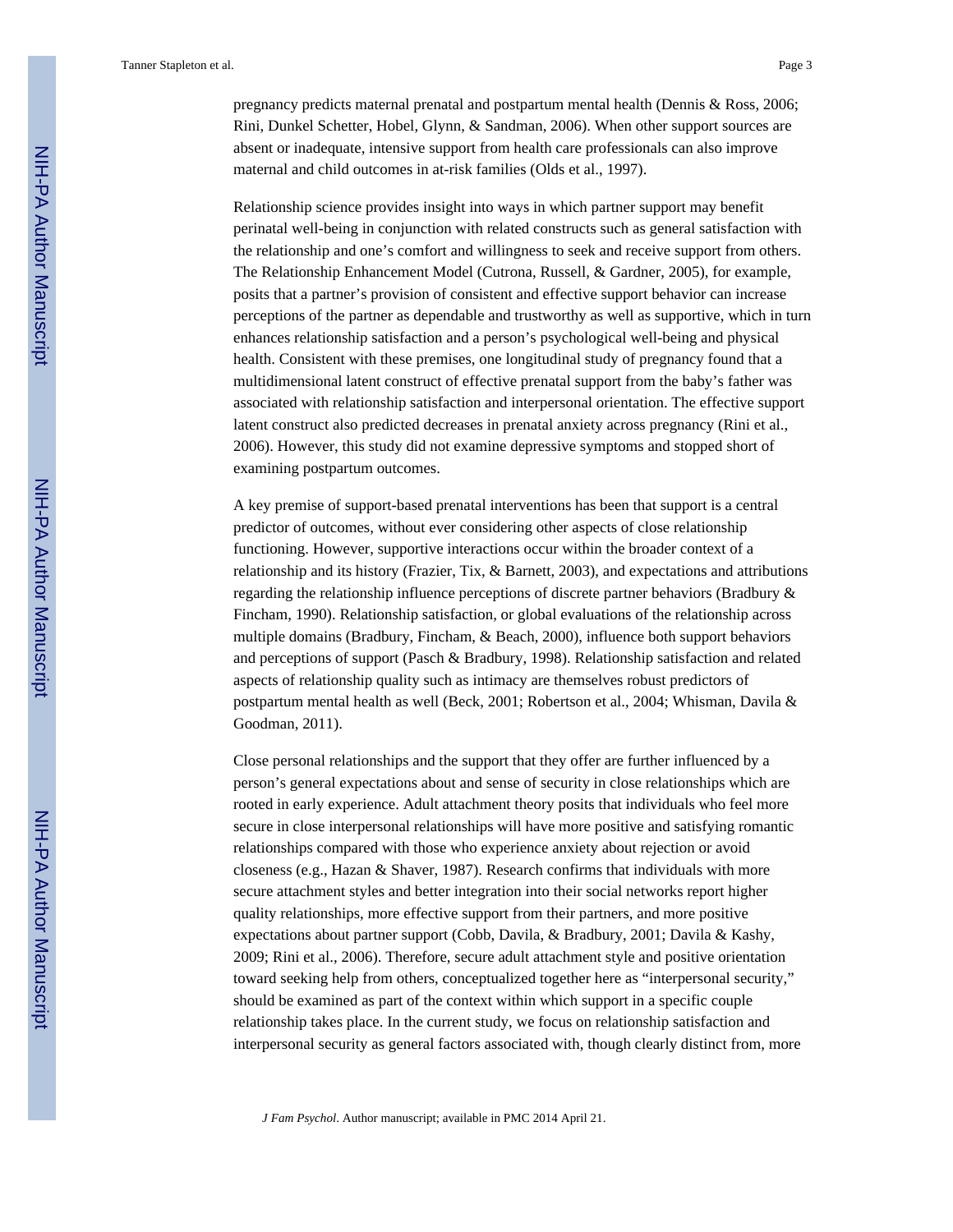specific perceptions of partner support in order to begin to clarify the role of partner support in predicting postpartum mental health.

We also sought to expand upon existing research by exploring the associations between partner relationship factors and infant temperament. Partner support during pregnancy has not yet been directly examined as a predictor of maternal reports of infant temperament, but related evidence supports the plausibility of this link. Stressful partner relationship experiences during pregnancy, many of which reflect low support, have been associated with greater observed infant fear (Bergman, Sarkar, O'Connor, Modi, & Glover, 2007), and married parents' positive and negative perceptions of their relationship have predicted changes in infants' negative affect over time (Belsky, Fish, & Isabella, 1991). A prenatal coparenting intervention that promoted effective coordination and support between parents found positive effects on increased infant soothability and attention (Feinberg & Kan, 2008), and it is plausible that supportive partners engage in more sensitive parenting behavior, which has been associated with lower infant stress reactivity (Feldman et al., 2009). Finally, partner support in the first month postpartum has been associated with infant stress reactivity and affective responsiveness during subsequent mother–child interactions (Crnic, Greenberg, Ragozin, Robinson, & Basham, 1983). We therefore hypothesized that partner support might be associated with infant temperamental reactivity both via associations with lower maternal emotional distress during pregnancy and postpartum and via direct pathways. Gaining a better understanding of the role of partner support in shaping maternal and infant distress is critical to building theory and potential interventions.

#### **Study Overview and Hypotheses**

Consistent with previous longitudinal, developmental studies that take a family systems approach to the transition to parenthood (e.g., Belsky et al., 1991; Houts, Barnett-Walker, Paley, & Cox, 2008), this study examined maternal perceptions of partner support and related relationship factors (partner relationship satisfaction and maternal interpersonal security) as predictors of maternal postpartum emotional distress (anxiety and depression) and infant temperament. Specifically, we sought to understand more clearly how partner support is related to these maternal and infant outcomes after accounting for more general relationship functioning and attachment-related expectations about close relationships. We used a large, longitudinal dataset with a sociodemographically diverse sample and combined the study of partner support, relationship satisfaction, and interpersonal security in the prediction of pre- and postpartum maternal emotional distress and infant temperament all within one study. Using structural equation modeling, we provide new evidence of unique associations between partner support and changes in maternal depressive and anxiety symptoms from pregnancy to postpartum, as well as maternal reports of a key aspect of infant temperament (distress to novelty).

A model of the hypothesized pathways is presented in Figure 1. The study hypotheses were that: (1) maternal interpersonal security and relationship satisfaction would covary inversely with prenatal maternal emotional distress and positively influence perceptions of partner support, consistent with prior research (Rini et al., 2006); (2) higher ratings of prenatal partner support would predict lower maternal postpartum emotional distress, as indicated by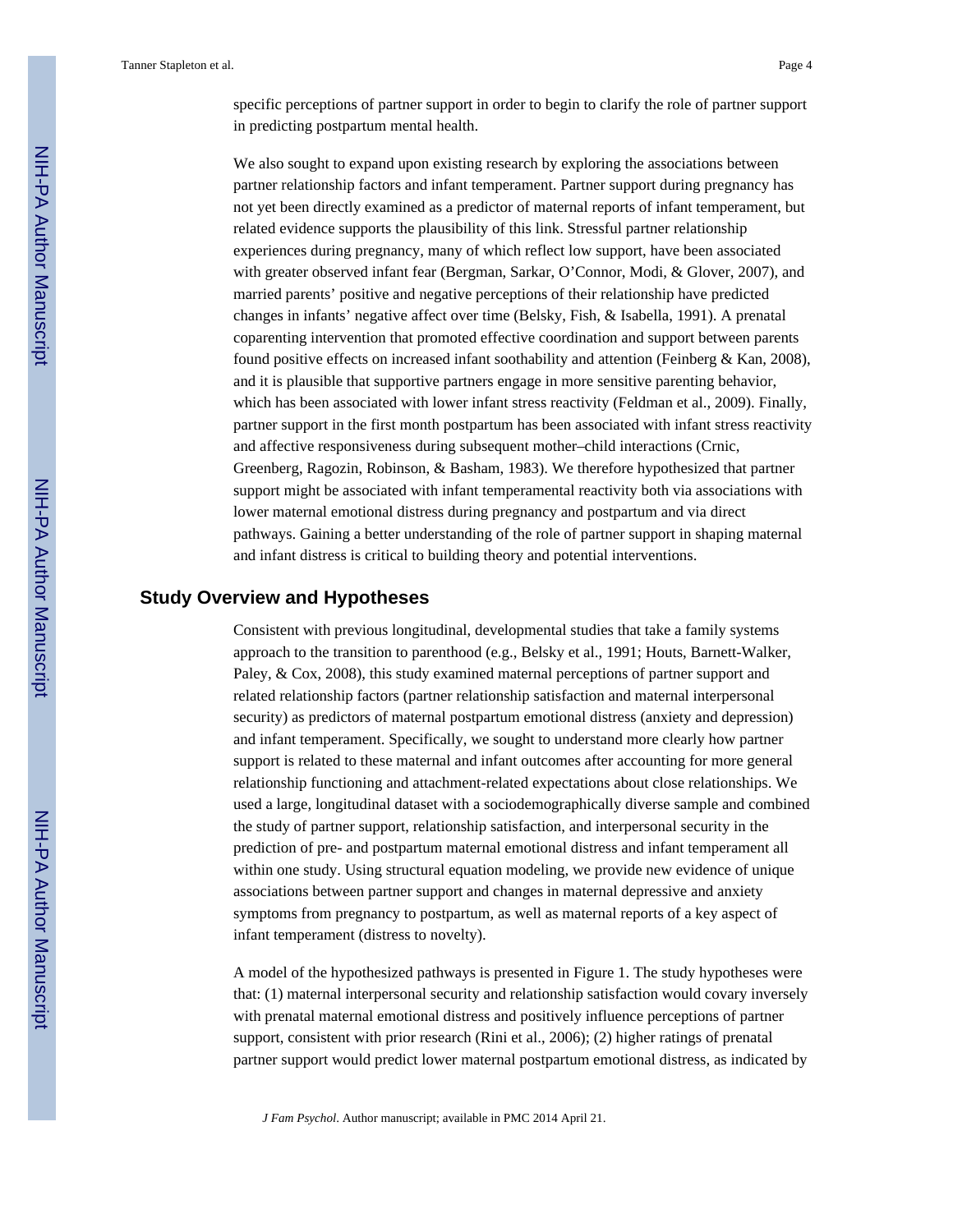symptoms of depression and anxiety when controlling for prenatal symptoms; (3) partner support would mediate associations of relationship satisfaction and interpersonal security with postpartum outcomes; and (4) prenatal and postpartum maternal emotional distress would be associated with more distressed infant temperament. We also tested a set of hypotheses regarding indirect effects of support via reductions in maternal emotional distress based on past research (Davis et al., 2007) and direct, inverse effects of partner support on infant temperament.

#### **Method**

#### **Study Design and Procedure**

The current study used a subsample of participants from the Multi-Site Behavior in Pregnancy Study (MS-BIPS), a prospective study of psychosocial factors during pregnancy. Data was collected from women at prenatal clinics affiliated with two large urban medical centers that both serve diverse populations in terms of maternal education, income and ethnicity/race. The majority in one site is Latina (61% Latina, 25% White and 6% Asian), and the other site is more heterogeneous (40% Caucasian, 31% Hispanic, 29% African American). The study sample was recruited and followed by research nurses, physicians, and research staff with data collected at three intervals over the course of pregnancy (T1: 18  $-20$  weeks' gestation; T2:  $24 - 26$  weeks' gestation; T3:  $28 - 32$  weeks' gestation) and at  $6 - 20$ 8 weeks' postpartum (P1). The T1 assessment was timed so as to reduce sampling bias because women of lower socioeconomic status or with unplanned pregnancies begin prenatal care later. Semistructured interviews and questionnaires were administered by trained interviewers in clinic settings within private rooms or areas. All measures were designed for a sixth-grade educational level and piloted extensively.

#### **Participants**

**Eligibility—**Participants were pregnant women at least 18 years of age who were at 18 weeks' singleton gestation or less at enrollment and were able to be interviewed in English. The larger MS-BIPS project investigated physiological changes during pregnancy and excluded women using tobacco or controlled substances or who had medical conditions involving cardiovascular, neuroendocrine, hepatic or renal functioning. Enrollment was not restricted by mental health history, parity, ethnicity or other factors. A total of 1,189 pregnant women were approached during the study period, of whom 63% met eligibility criteria; 67% of those eligible were consented into the study  $(n = 499)$ . The main reasons for ineligibility (in order of frequency) were non-English speaking, pregnancy was too far advanced, multiple gestation, and smoking. The protocol was approved by the institutional review boards at all institutions.

**Current sample—**As this study focused on partner relationships, only women who reported being in an intimate relationship with a partner at T1 were considered for inclusion  $(95\%; n = 475)$ . Because there were missing data due to attrition at various assessment points, only cases that provided complete data on variables examined here were used (*n* = 272).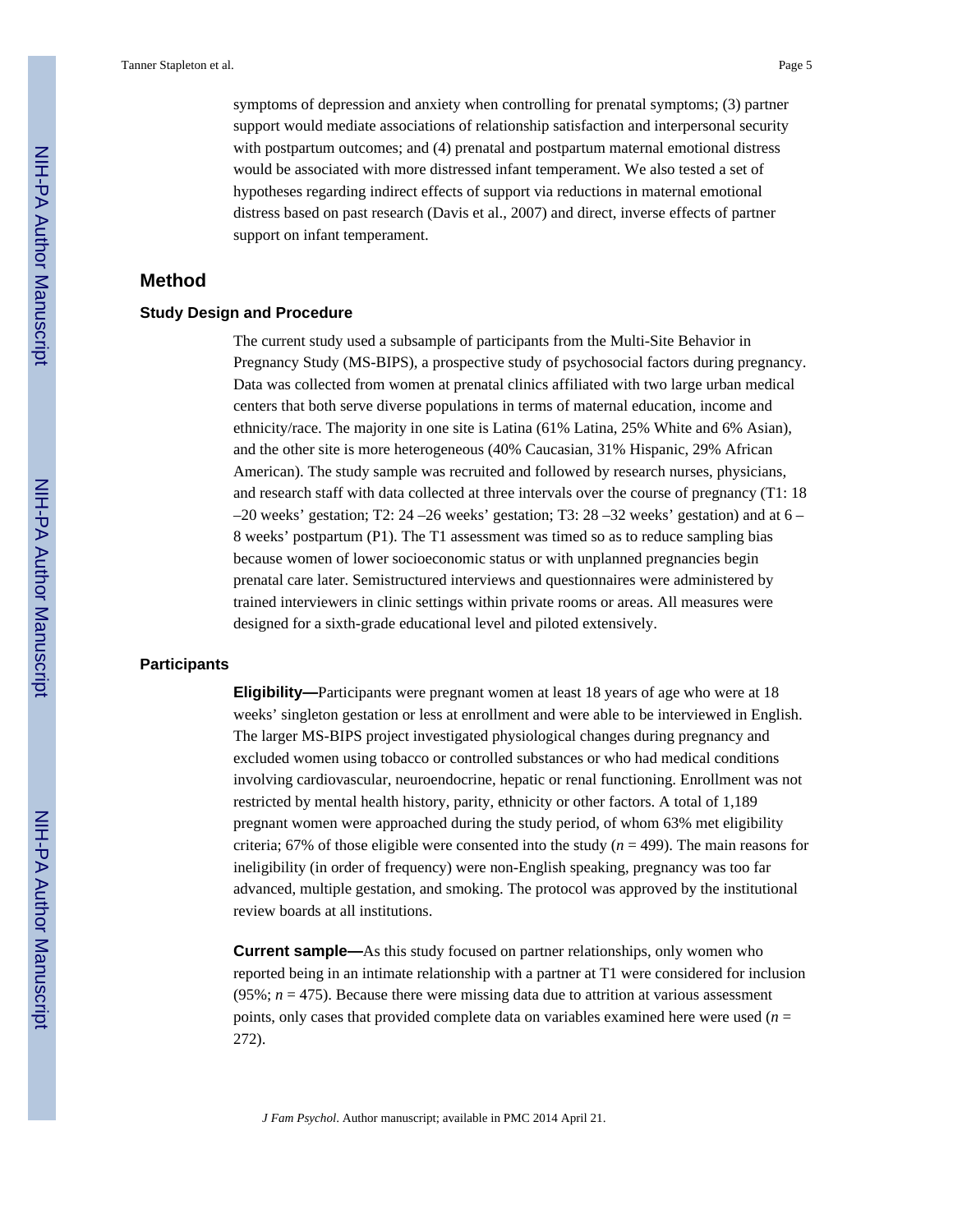The majority of the current sample was married at T1 (79%), and all but three reported their partner was the baby's father. Half of the sample self-identified as non-Hispanic White (53%) with subgroups of Latina (21%), African American (11%), and Asian American (10%). Mean maternal age was 30 years (*SD* = 5.1). Distribution of annual household income was 16% under \$30,000, 27% from \$30,000 – 60,000, 24% from \$60,000 –90,000, and 33% over \$90,000 (mean household size  $= 2.9$  persons). Twelve percent had a high school diploma or less education; 36% held a technical degree, certificate, associate's degree, or attended some college; and 52% held a bachelor's degree or higher. Over half were having a first birth (58%). Infants were born on average at 39.0 weeks' gestation (*SD* = 1.7), and exactly half were male. Participants not included in the current sample because of attrition and missing data  $(n = 203)$  were significantly less likely to be married (63%), to have a bachelor's degree (34%), to be non-Hispanic White (41%), and to be expecting a first child  $(48%)$ , and had lower mean household incomes  $(\$50,000 - 60,000)$  compared with participants in the current sample. Participants with missing data did not differ from those with complete data ( $ps > .10$ ) in maternal age, partner support, postpartum depression, or infant distress but reported significantly lower relationship satisfaction, more prenatal and postpartum anxiety, and marginally more prenatal depression (when data were available).

#### **Measures**

Measures were selected on the basis of evidence of their reliability and validity in prior similar studies, with the exception of one new measure of pregnancy-specific support designed for this investigation (described below). Some were modified for length, ease of use, and comprehensibility as described. Cronbach's alpha coefficients for computed variables are presented in Table 1. All alpha coefficients were acceptable to good.

**Maternal interpersonal security (T1)—Interpersonal security was measured with a** combination of two standardized instruments reflecting adult attachment style and willingness to seek and accept help from others. Attachment style was assessed using a version of the Adult Attachment Scale (AAS; Collins & Read, 1990) that contained three subscales (five items each): comfort with closeness (e.g., "I worry about people getting too close to me"), comfort depending on others (e.g., "I find it difficult to trust others completely"), and anxiety about being rejected by others (e.g., "I often worry that romantic partners won't want to stay with me"). Items were rated on a 5-point scale from 1 = "*not at all like me*" to 5 = "*very much like me*" and averaged within subscale, with higher scores indicating more secure attachment style.

The Network Orientation Scale (NOS; Vaux, Burda, & Stewart, 1986) assessed how open and willing participants generally were to seek and accept support from others (e.g., "It's okay to ask favors of people"). This measure has been used to study social relationships outside the pregnancy context and is associated moderately with adult attachment (e.g., Wallace & Vaux, 1993). Responses to items were made on a scale from 1 (*strongly disagree*) to 4 (*strongly agree*). Based on factor analyses research (Rini et al., 2006), 13 of the original 20 items were scored in published into an index with higher scores indicating a more favorable network orientation.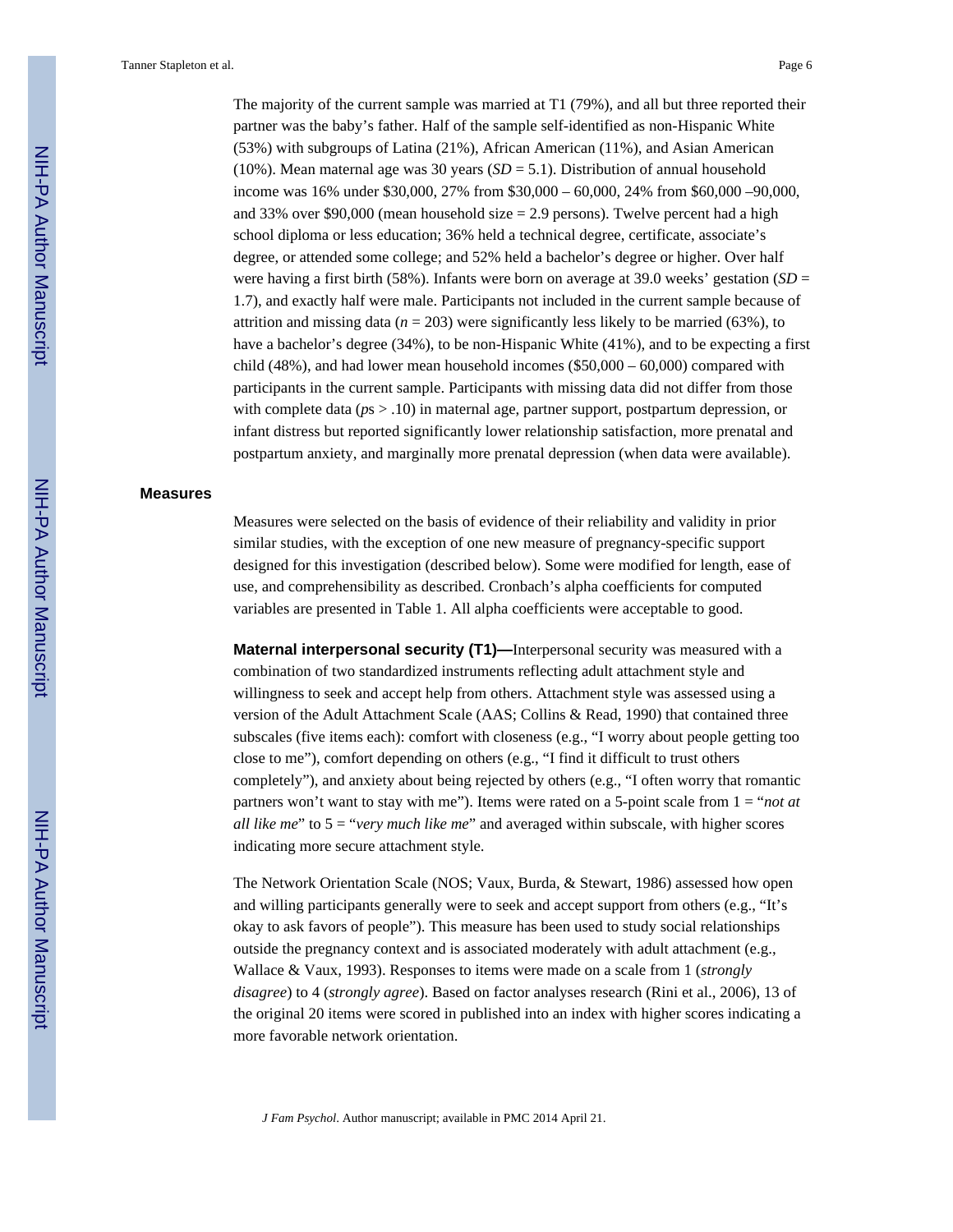**Relationship satisfaction (T1)—**The Marital Adjustment Test (MAT; Locke & Wallace, 1959) is a well-validated 15-item measure of relationship quality measuring global partner relationship quality and satisfaction. Items concern the degree of happiness and agreement between partners on various issues and were reworded slightly to apply to both married and unmarried relationships. Items were weighted and summed as suggested by Freeston and Pléchaty (1997). An additional item, based on the MAT, asked participants to rate the amount of intimacy and emotional closeness in their relationship using a 7-point scale from 1 = "*almost no closeness or intimacy*" to 7 = "*a great deal of emotional closeness and intimacy*."

**Partner support (T2)—**Prenatal support from the baby's father was assessed with a combination of two measures, one of support effectiveness and one of pregnancy-specific received support. The Social Support Effectiveness (SSE) interview was previously validated on the MS-BIPS sample (Rini et al., 2006) and further validated by Rini et al. (2011) in a different population. This measure asked women to rate partner support quantity and quality (e.g., "How good is the match between the amount of help he offers and the amount you need?"), how skillfully it was provided, and how accessible support was for each of three types of support: Task (5 items), Informational (3 items), and Emotional Support (5 items). Support negativity (e.g., makes you feel guilty, inadequate; lets you down) was assessed using six items, each rated on a 5-point rating scale ranging from  $1 =$ "*always*" to 5 = "*never.*" The four subscales were scored with high scores reflecting high support and low negativity per Rini et al. (2006).

No existing validated measure was identified to assess pregnancy-specific support needs, so a set of questions was created for this study based on prior research (Collins et al., 1993). Women were queried about any extra help they needed "because of the current pregnancy" in terms of everyday tasks and responsibilities, material things, emotional support (e.g., listening, understanding), and information/advice. Specific questions concerned how often the baby's father did each behavior, how often others did each, and how well each of their needs of each type were met. A composite score was created from four items that assessed frequency of pregnancy-related task and emotional support from the baby's father (each rated on a 5-point scale from 1 = "*never*" to 5 = "*very often*") and satisfaction with each type of support overall (rated on a 5-point scale from 1 = "*not at all satisfied*" to 5 = "*completely satisfied*"). Items were standardized then averaged, with higher scores indicating higher pregnancy-specific support quantity and quality. The 4 items were highly intercorrelated and formed the best index from the set of new items for testing pregnancy-specific partner support.

**Maternal emotional distress (T1, P1)—**Current emotional distress was measured preand postpartum with two validated scales for anxious and depressive symptoms. State anxiety was assessed with the state subscale of the State–Trait Anxiety Inventory (STAI; Spielberger, 1983). It consists of a series of adjectives rated on a four-point scale (1 = "*not at all*" to 4 = "*very much*" as to how often the person experienced each (e.g., worried, calm, jittery). Responses were averaged across all items. During pregnancy the short 10-item version was used, whereas the longer 20-item version was administered during postpartum.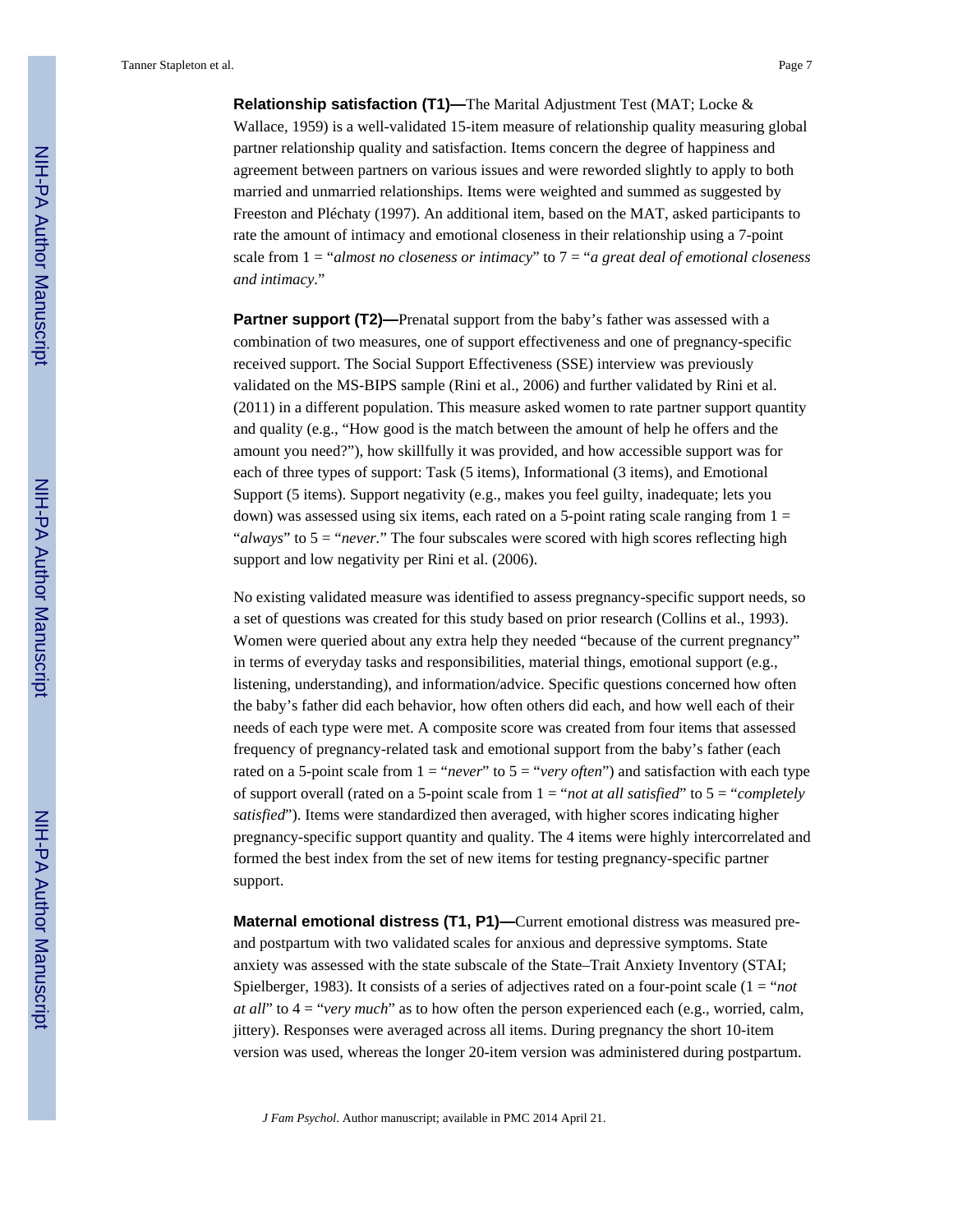Depressive symptoms were measured with the short version of the Center for Epidemiological Studies Depression Scale (CES-D; Santor & Coyne, 1997). This measure has been used extensively with nonclinical samples and published studies demonstrate validity and internal consistency. Nine items were each rated on a 4-point Likert scale with a range of 0 to 3 assessing the frequency in days per week of different depressive symptoms (from "*less than one day*" to "*5–7 days*"). Two items that corresponded to physical symptoms of pregnancy or the postpartum period (i.e., "I felt that everything I did was an effort" and "My sleep was restless") were excluded from these analyses to provide a conservative, unconfounded measure of depressive mood (cf. Matthey & Ross-Hamid, 2011). The remaining 7 items were averaged.

**Infant distress to novelty (P1)—**One aspect of infant temperament especially relevant to stress reactivity—infant distress to novelty—was assessed using a modified version of the Infant Behavior Questionnaire (IBQ), a standardized instrument designed to assess infant temperament by maternal report (Rothbart, 1981). The IBQ was designed to minimize the influence of maternal bias by asking about specific infant behaviors. It has been found to have strong psychometric properties and is closely related to independent laboratory ratings of infant behavior (Gartstein & Rothbart, 2003). It has the advantage that mothers observe their infants in many contexts which laboratory studies cannot. Because not all items were well suited to the young age of infants in this study, a subset of 20 age-appropriate items were chosen. Mothers rated their infants' behavior on each item on a 5-point Likert scale ranging from "*never*" to "*always*." Factor analysis of the 20 items revealed a primary 10 item factor corresponding closely to the IBQ subscale for infant fear/distress to novelty (e.g., "How often in the past week did the baby fuss or cry when his or her face or hair was washed?, … startle or cry at a sudden change in position?, … show a negative response to a strange person?"). Scores on these items were summed to form an index of Infant Distress to Novelty.

# **Results**

Descriptive statistics are presented in Table 1, including means and 95% confidence intervals for observed variables. The current sample had a mean score on relationship satisfaction above the standard cutoff score of 100 which distinguishes distressed couples (low scores) from nondistressed couples (Abramowitz & Sewell, 1980); overall 14% of couples were in the clinically distressed range. Reports of depression and anxiety symptoms were low on average and intercorrelated as expected, sharing one third to half of their variance. Table 2 contains zero-order correlations among the primary study variables, which were consistent with hypotheses and provided a sound basis for model testing.

#### **Data Analytic Plan and Structural Equation Modeling**

First, we examined descriptive characteristics of the data and zero-order correlations between observed variables (using Bonferroni alpha correction) to provide initial confirmation of our theorized clusters of latent variables. Then, we used confirmatory factor analysis in EQS 6.1 (Bentler, 2005) to test further the fit of our observed measures to latent factors. Structural equation modeling (SEM) in EQS was then used to test the multiple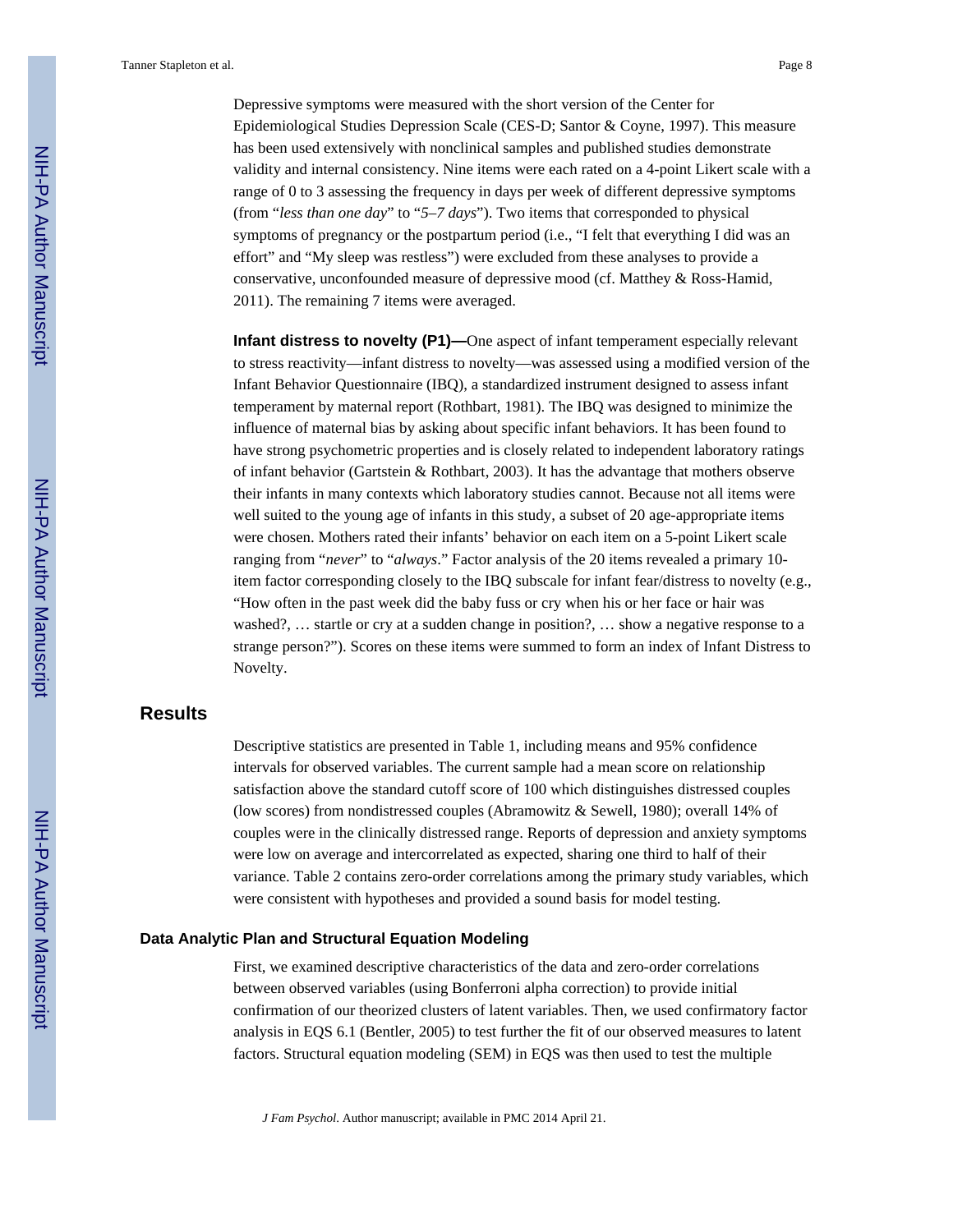hypothesized direct and indirect relationships between variables via maximum likelihood estimation with robust standard errors. This approach estimates all parameters simultaneously, controlling for all other effects in the model. The final model was compared to alternative models to test competing hypotheses.

Initial SEM analyses attempted to use full-information estimation methods (FIML) to include data from all participants who reported having a relationship at  $T1$  ( $n = 475$ ). However, participants who did not complete assessment at a given time point provided no data on primary variables of interest (e.g., partner support factor, postpartum functioning), and FIML models were underidentified and inestimable given the available data. Therefore, it was decided to use only cases that provided complete data.

Multiple indices assessed the fit of each model: the Satorra-Bentler  $\chi^2$ , which adjusts the typical  $\chi^2$  for non-normally distributed data (S-B  $\chi^2$ ; Bentler & Dudgeon, 1996), the robust comparative fit index (RCFI; Bentler & Dudgeon, 1996; Byrne, 1994), and the root-meansquare error of approximation (RMSEA; Hu & Bentler, 1999). The  $\chi^2$  tests the null hypothesis that the model perfectly fits the data structure but is commonly significant in samples greater than 200. The RCFI ranges from 0 to 1, with values above .95 indicating good model fit. RMSEA values of less than .06 indicate good fit. (See Widaman & Thompson, 2003, for an overview of fit indices.) Robust standard errors were used because of multivariate kurtosis in the data (Mardia's normalized estimates of 18.34 and 18.75 for the measurement and final model, respectively).

#### **Latent Variables and Confirmatory Factor Analysis**

Based on theory, previous research (Rini et al., 2006), correlations, and timing of administration, measures of interpersonal security, relationship satisfaction, partner support, and emotional distress were grouped to form five latent factors (Table 1). To prevent underidentification of the Relationship Satisfaction latent factor, we divided the MAT into two subsets by separating odd and even items (Little, Cunningham, Shahar, & Widaman, 2002), creating a total of three satisfaction indicators (two MAT parcels plus the intimacy and closeness item). Similarly, the STAI and CES-D scales were each split into two arbitrary subsets at each time point to form a four-indicator maternal distress factor, in which residuals between parcels from the same measure were allowed to covary. The measurement model of five latent factors provided good fit to the data, S-B  $\chi^2(156, N=$  $272$ ) = 271.32,  $p < 0.01$ , RCFI = .97, RMSEA = 0.038, with all proposed indicators loading between .50 and .98 on their respective factors at *p* < .001. Factor loadings remained highly similar in the final model.

#### **Hypothesized Structural Model**

The hypothesized predictive model (Figure 1) fit the data well: S-B  $\chi^2(176, N = 272)$  = 230.94,  $p = .003$ , RCFI = .98, RMSEA = 0.034. However, the hypothesized direct path predicting infant distress to novelty from maternal prenatal emotional distress at T1 was not significant after controlling for postpartum emotional distress. The removal of this path resulted in a model with highly similar fit indices, S-B  $\chi^2(177, N = 272) = 230.99, p = .004$ ,  $RCFI = .98$ ,  $RMSEA = 0.034$ , and the models were not significantly different according to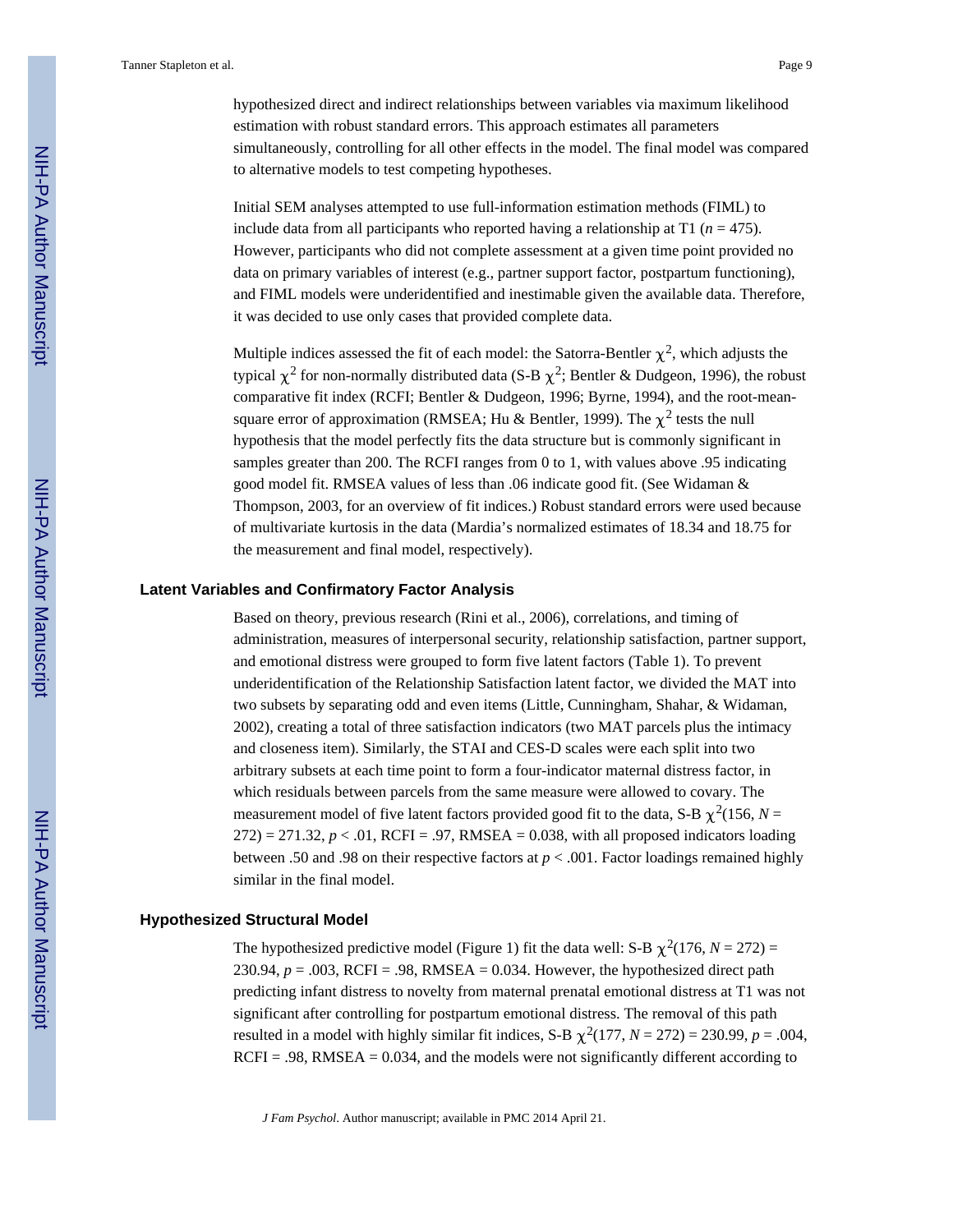the robust chi-square difference test (Satorra & Bentler, 2001),  $\Delta \chi^2_{\rm robust}(\Delta df) = 0.009(1)$ , *p* = .92. The more parsimonious final model is presented in Figure 2. All illustrated paths were significant in the hypothesized direction ( $p < .05$ , two-tailed tests).

#### **Final Model**

The final predictive model as depicted in Figure 2 (all pathways significant at  $p < .05$ ) replicated earlier findings that higher maternal interpersonal security and partner relationship satisfaction at T1 are correlated and positively associated with reports of stronger partner support. In addition, maternal interpersonal security and relationship satisfaction were inversely significantly related to maternal prenatal anxiety and depressive symptoms (T1 maternal emotional distress). Stronger perceived partner support during pregnancy predicted significantly lower postpartum maternal emotional distress (β =  $-.15$ ), controlling for prenatal levels, and partner support further predicted significantly lower infant distress to novelty (β = -.21). Higher infant distress to novelty was also significantly and positively associated with maternal postpartum emotional distress ( $\beta$  = .19). There were no significant direct effects between T1 and P1 variables other than continuity between maternal reports of emotional distress over time. Overall, the model fit the data very well and explained 39% of the variance in postpartum maternal emotional distress and 11% of the variance in infant distress to novelty.

Decomposition of estimated parameters into direct and indirect effects was also examined within EQS to assess the combined influence of T1 variables on postpartum maternal emotional and infant distress via intermediary variables. Interpersonal security, relationship satisfaction, and prenatal emotional distress each had significant indirect effects on infant distress (βs = −.07, −.14, and .10, respectively, *p*s < .05) via prenatal partner support and postpartum maternal emotional distress, indicating mediation in the absence of direct effects. Interpersonal security did not have a significant indirect effect on postpartum emotional distress, and the indirect effect of relationship satisfaction was only marginally significant (β  $=-.09, p < .10$ ).

The final model combined depressive and anxiety symptoms into a latent maternal distress factor at T1 and at T2. However, we also examined a model that included the two affective variables (depressive and anxiety symptoms) as single, observed variables that were correlated. Findings were consistent with the final latent model, with two slight variations worth noting. First, partner support was more strongly associated with postpartum depressive symptoms than with anxiety, and second, maternal anxiety was directly associated with infant distress whereas depressive symptoms were not.

#### **Alternative Models**

To determine whether the model in Figure 2 represented the best fit to the data and to consider competing hypotheses, we tested three alternative models. A *fully saturated model* was tested allowing all paths among latent variables and infant distress to novelty to be freely estimated to ensure no important paths were omitted. No additional significant paths emerged. Next an alternative model that allowed *direct predictive paths* to be estimated between general relationship factors (i.e., interpersonal security and relationship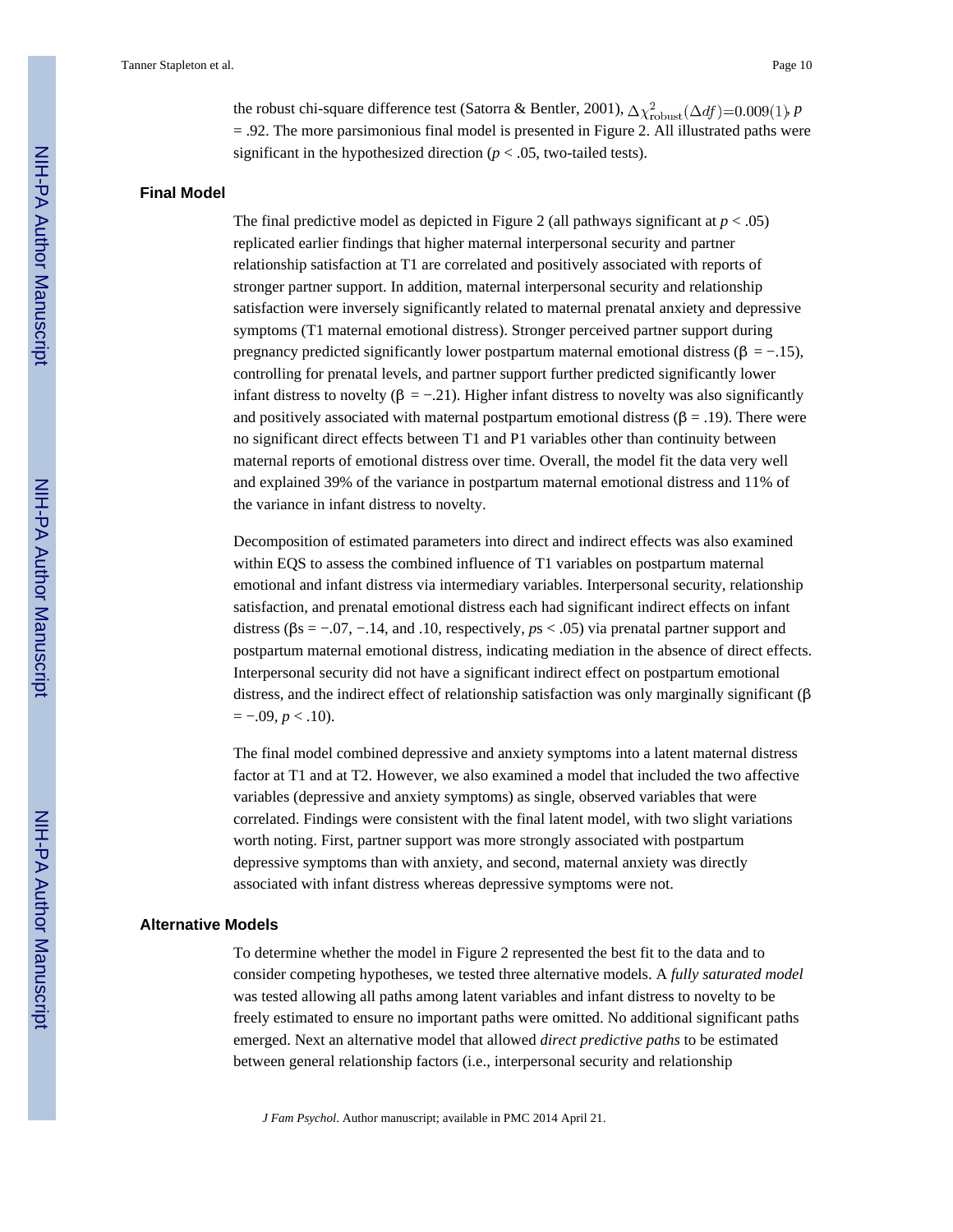satisfaction) and postpartum emotional distress, to test the possibility that maternal individual differences in interpersonal security and relationship satisfaction, rather than partner support, directly influence postpartum emotional distress. Another alternative model tested a *direct effect of prenatal maternal emotional distress* on ratings of partner support, to test the possibility that mothers' emotional state influenced her report of partner support beyond relationship satisfaction and interpersonal security. Evidence was inconsistent with each of these models. None of the additional paths were significant, and none of the alternative models significantly improved fit over the model in Figure 2. We also tested potential covariates (marital status, parity, ethnicity, income, problematic birth outcomes such as preterm delivery, and prenatal medical risk factors including hypertension and infections) individually as predictors of postpartum maternal emotional distress and of infant distress to novelty. None of the paths between covariates and these outcomes were significant, and their addition did not improve model fit.

## **Discussion**

This study adds to our understanding of the importance of an expecting mother's relationship with her partner, especially as a provider of effective social support during pregnancy. The results indicated that the significant effects of interpersonal security and relationship satisfaction on maternal postpartum emotional distress were mediated by the perceived quantity and quality of partner support. Thus, our results are consistent with the conclusion that an expectant father's support is in part a function of the qualities of his relationship with the baby's mother and her attachment-based relationship expectations, but the perceived effectiveness of his support is a more proximal contributor to maternal postpartum emotional distress. These findings add to previous research which demonstrated that the quality of a couple's interactions predicts the parents' depression following childbirth (Houts et al., 2008). Of the various types of support measured here, emotional support loaded the highest on the partner support latent factor, suggesting that listening and affectionate behaviors might account for much of the observed associations between prenatal support and decreases in maternal emotional distress from pregnancy and postpartum.

This study's results also add to earlier findings showing that partner support predicted midpregnancy anxiety (Rini et al., 2006) by demonstrating associations between prenatal support and both depressive and anxious symptoms and by extending the timeframe both earlier in pregnancy and into postpartum. Furthermore, these findings were obtained in a more diverse sample than is typically seen in the transition to parenthood literature, and the final model showed similar fit to the data when covariates such as ethnicity, parity or pregnancy risks and complications were included. This is consistent with an earlier study, which found that ethnicity did not affect cross-sectional associations between overall support or closeness with partner and postpartum depression (Logsdon & Usui, 2001). However, we note that attrition over time somewhat influenced the sociodemographic distribution of our sample, and findings may not generalize to very low-income or loweducated populations.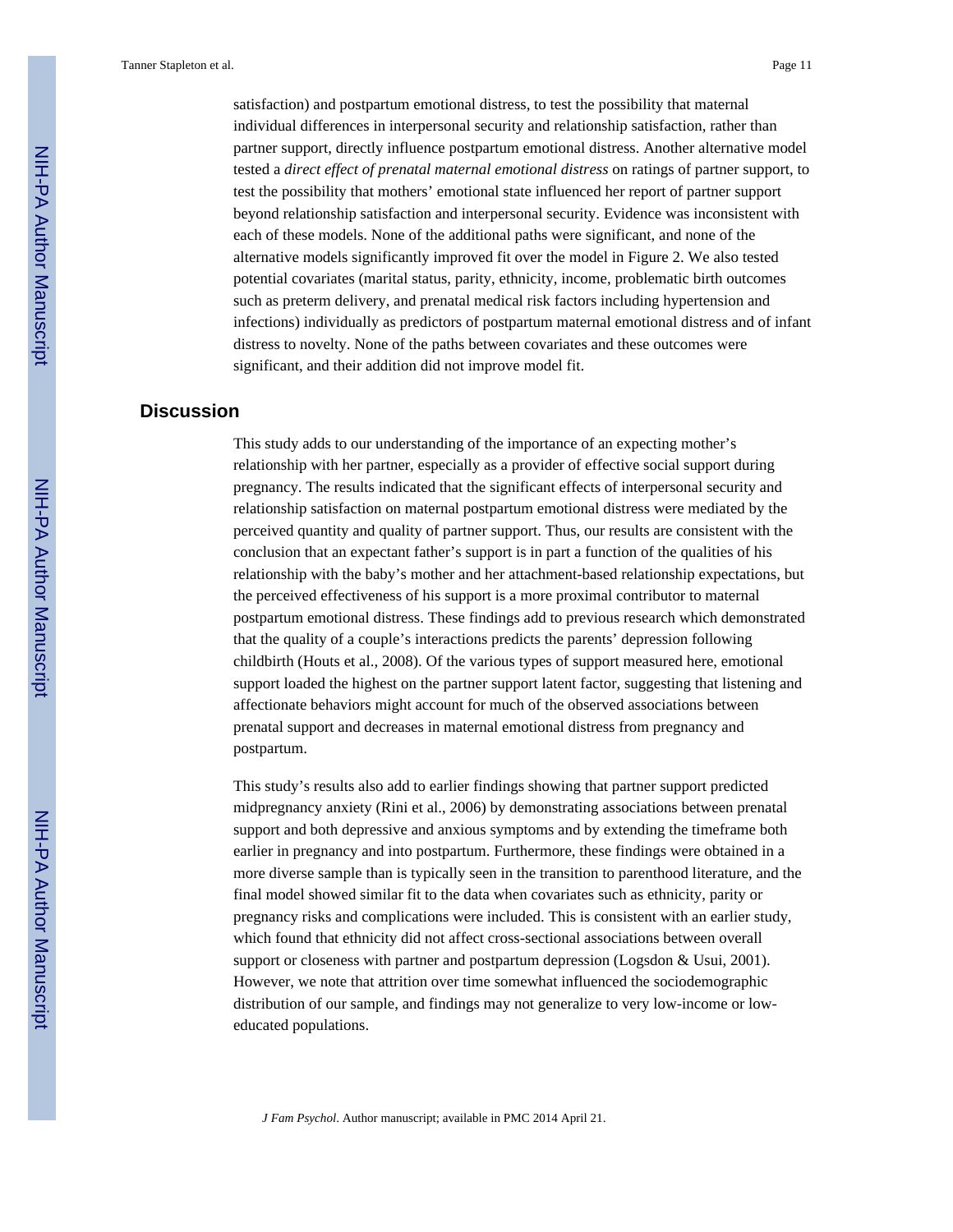Although this study is not experimental and cannot affirm causality, the results provide evidence that perceived partner support during pregnancy may contribute to less fearful or emotionally reactive infant temperament. One potential indirect mechanism is that the effective partner support and lower maternal emotional distress might both enable mothers to enact more sensitive and engaged parenting (Feldman et al., 2009), contributing to lower infant distress. Still, the direct effect of perceived prenatal partner support on lower reported infant distress to novelty suggests that a father's influence extends *beyond* his contribution to improved maternal emotional health. These results are newsworthy whether they reflect mothers' perceptions of her infant, her infant's actual behavior, or both, as is most likely the case.

Several possible mechanisms may be operating to explain the importance of the partner's behavior. Partner support during pregnancy may contribute to unmeasured mediators, such as better maternal health behavior (e.g., smoking) or improved prenatal care, and thereby indirectly influence infant outcomes via biological mechanisms including reduced maternal stress reactivity (Martin et al., 1999). It is also plausible that a partner's provision of support and involvement in the pregnancy is associated with other protective factors such as higher maternal personal resources (Dunkel Schetter, 2011; Dunkel Schetter & Dolbier, 2011) or partner's involvement in or quality of parenting (Cox, Owen, Lewis, & Henderson, 1989) which are associated with child temperament (Boyce et al., 2006). These and other possibilities may explain the direct effect of partner prenatal support on mothers' reports of later infant temperament. Future research exploring these potential mediators and other theoretically derived mechanisms is necessary to follow-up these findings. It should also be noted that, although the latent partner support factor was the only direct relationship-related predictor of maternal and infant outcomes, relationship satisfaction and interpersonal security were associated with support ratings and exerted indirect effects on infant distress. The current data support conceptual distinctions between these three factors consistent with theory, but indicate some combined influences such that mothers with higher quality partner relationships and more secure attachment styles are likely to have better mental health in pregnancy and postpartum. Therefore, support should generally be examined in the context of broader partner relationship functioning when considering potential family based interventions (Pietromonaco, Uchino, & Dunkel Schetter, in press).

The current study did not find a direct association between maternal prenatal emotional distress and infant distress after controlling for postpartum maternal distress, which is inconsistent with an earlier report (Davis et al., 2007). However, the current study differed from the earlier one in important ways. First, we utilized structural equation modeling and included interpersonal relationship variables in the current model. When the relationship context was considered here, maternal prenatal distress exerted only an indirect influence on infant distress to novelty. In addition, Davis et al. assessed symptoms earlier in the second trimester (vs. here when assessed in mid to late pregnancy) and used a broader measure of infant temperament which included additional items on infant distress to limitations and fear. Thus, our results add to and complement the earlier findings and provide evidence that relationship factors might account for some of the association between a mother's prenatal distress and infant temperament.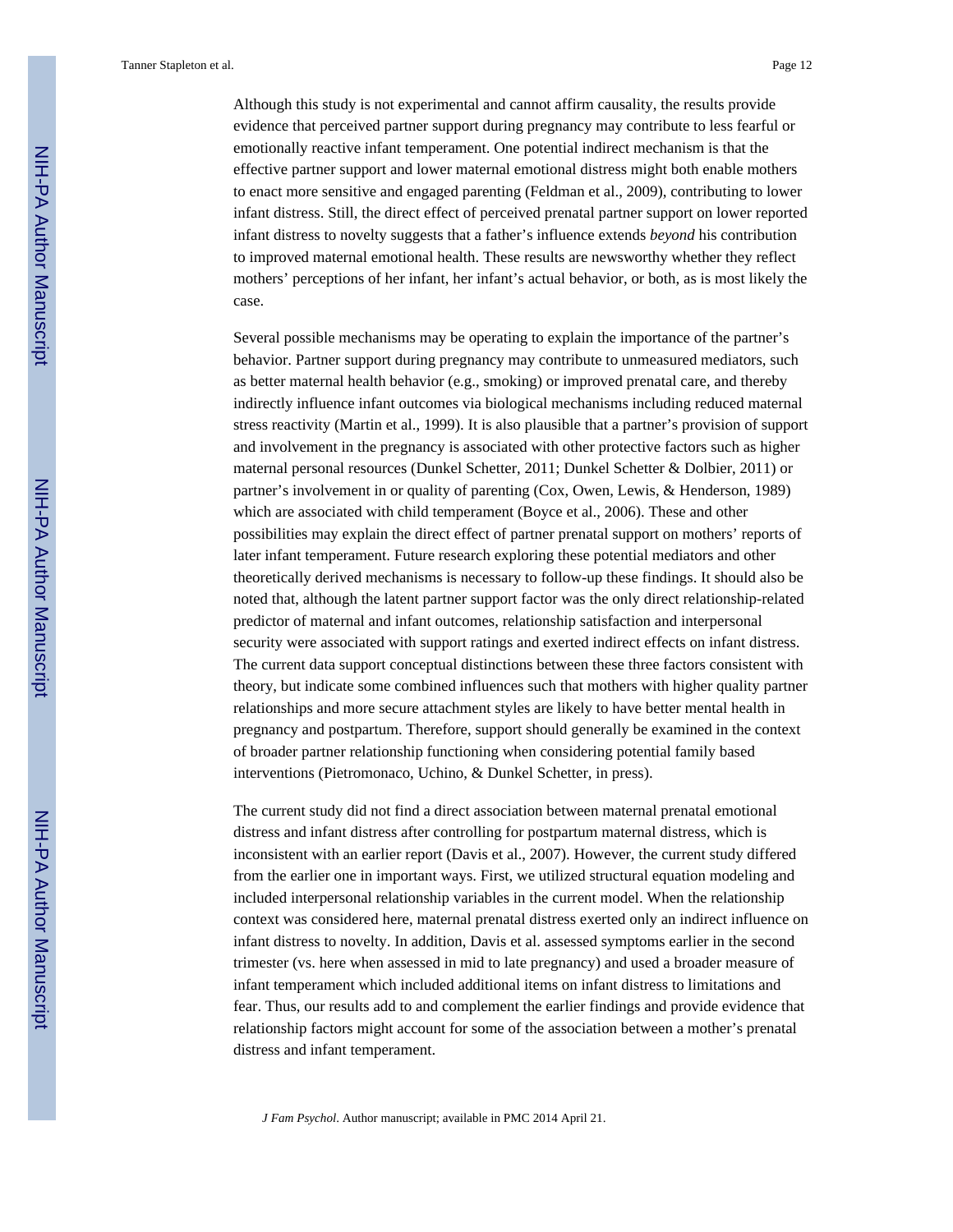A few methodological and conceptual aspects of the current study are worth noting. Our study design involved multiple, detailed assessments of many constructs in a relatively large and somewhat diverse sample of pregnant women followed prospectively into the first few months postpartum. This avoided retrospective reporting biases and allowed examination of changes in maternal mental health over time. In addition, SEM modeling techniques permitted us to model latent constructs and to test the effects of prenatal partner support on postpartum outcomes while controlling for prenatal maternal emotional state and important relationship factors. Temporal ordering enhances the ability to infer causality; nonetheless, these results cannot firmly establish causality, and some associations may be bidirectional or involve third variables. Replication and randomized controlled trials of theory-based interventions designed to enhance partner support are needed to establish any causal effects on maternal and child outcomes.

Insomuch as these data were based on maternal self report, common method variance and other self-report biases may account for a portion of the observed associations. The infant distress variable, for example, may be argued to be, at least in part, a function of maternal affective symptoms (Pauli-Pott, Mertesacker, Bade, Haverkock, & Beckmann, 2003). However, our final model continued to show significant direct associations between prenatal support and infant distress after controlling for the association between maternal postpartum emotional distress and infant distress. In addition, observed zero-order and final modeled associations between maternal emotional distress and ratings of infant temperament might reflect shared genetic variance or physiological programming effects of prenatal anxiety on the fetus, not merely measurement artifacts (Rothbart & Hwang, 2002), an explanation worth exploring in future studies. While we cannot rule out the possibility that reliance on maternal reports are responsible for these results, or the possibility that some reciprocal influence of infant temperament on maternal adjustment exists, maternal perceptions are critical perspectives of her close relationships, of her experiences as a parent, and of her family functioning, and thus they have meaning and validity in and of themselves phenomenologically. Future research should include the perspectives of both partners regarding their supportive interactions to clarify further the role of partner support in postpartum maternal and infant adjustment. Other indicators of infant temperament should also be examined. In addition, attrition of participants of lower socioeconomic status and minority ethnicity over time limits generalizability to the entire population of pregnant women and emphasizes the need for additional efforts to enroll and retain these participants in future research.

The measures used to assess maternal depression and anxiety symptoms are validated screening tools but they are not diagnostic of major depressive disorder or anxiety disorders in mothers. On average, this sample reported mild to moderate symptoms of emotional distress. Nonetheless, the associations between prenatal support and postpartum outcomes were of moderate size. How these results would differ in a population of mothers with a wider range of mental health symptoms is unknown, but the effects are likely to be more pronounced in women with greater support needs. Tests of partner support in a sample of women with higher symptom levels or from a treatment-seeking population would be valuable in informing clinical assessment and intervention.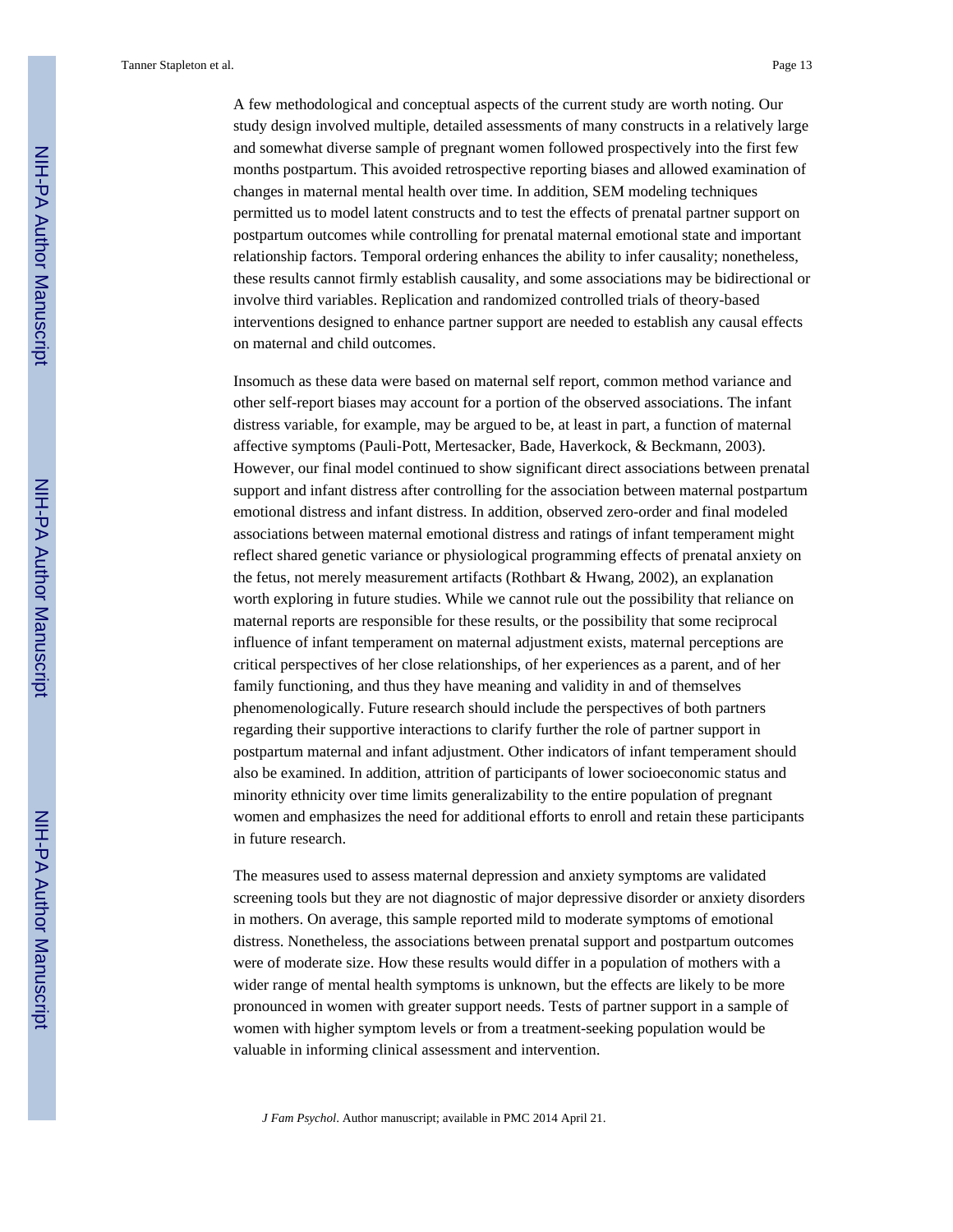In conclusion, results from this study are consistent with the argument that involvement of and support from the baby's father during pregnancy is associated with improved maternal mental health and may contribute to less distressed infant temperament. It is known that early infant distress behaviors, and associated heightened reactivity to stress, set the stage for later emotion regulation and mental health in children (Rothbart, Ahadi, & Evans, 2000). Therefore, the current findings provide additional impetus for exploring prenatal partner support together with related aspects of the partner relationship as potential avenues to improve postpartum maternal mental health and child development. Past randomized controlled trials designed to increase the well-being of mothers and infants through social support intervention in pregnancy have had mostly no effects (Hodnett & Fredericks, 2003). Exceptions (Norbeck, DeJoseph, & Smith, 1996; Olds et al., 1997) have been closely guided by theoretical models and focused on specific types of relationships. Enhancing the partner's capacity to provide high quality social support during pregnancy, and potentially addressing underlying relationship and support expectations, may be more effective in reducing maternal postpartum anxiety and depression than attempts to increase general social support. At the same time, replication with objective measures of support and infant temperament and further investigation into the proposed mechanisms underlying associations between prenatal partner support and infant temperament are needed. This line of research has potential to produce more effective interventions to reduce the burden of perinatal maternal postpartum depression and anxiety and their contributions to child stress reactivity.

#### **Acknowledgments**

Support for this project was provided by the National Institute of Child Health and Human Development (HD28413) and the National Institute of Mental Health (MH15750). We thank Dr. Elysia Poggi Davis, members of Dr. Dunkel Schetter's UCLA lab [\(http://health.ucla.edu/CDS\)](http://health.ucla.edu/CDS), and several anonymous reviewers for feedback on this article, and Dr. Anja Broda for her assistance with preliminary analyses.

#### **References**

- Abramowitz SI, Sewell HH. Marital adjustment and sex therapy outcome. The Journal of Sex Research. 1980; 16:325–337.10.1080/00224498009551089
- Beck CT. Predictors of postpartum depression: An update. Nursing Research. 2001; 50:275– 285.10.1097/00006199-200109000-00004 [PubMed: 11570712]
- Belsky J, Fish M, Isabella RA. Continuity and discontinuity in infant negative and positive emotionality: Family antecedents and attachment consequences. Developmental Psychology. 1991; 27:421– 431.10.1037/0012-1649.27.3.421
- Bentler, PM. EQS 6 Structural Equations program manual. Encino, CA: Multivariate Software; 2005. computer software
- Bentler PM, Dudgeon P. Covariance structure analysis: Statistical practice, theory, and directions. Annual Review of Psychology. 1996; 47:563–592.10.1146/annurev.psych.47.1.563
- Bergman K, Sarkar P, O'Connor TG, Modi N, Glover V. Maternal stress during pregnancy predicts cognitive ability and fearfulness in infancy. Journal of the American Academy of Child & Adolescent Psychiatry. 2007; 46:1454–1463.10.1097/chi.0b013e31814a62f6 [PubMed: 18049295]
- Boyce WT, Essex MJ, Alkon A, Goldsmith H, Kraemer HC, Kupfer DJ. Early father involvement moderates biobehavioral susceptibility to mental health problems in middle childhood. Journal of the American Academy of Child & Adolescent Psychiatry. 2006; 45:1510–1520.10.1097/01.chi. 0000237706.50884.8b [PubMed: 17135997]
- Bradbury TN, Fincham FD. Attributions in marriage: Review and critique. Psychological Bulletin. 1990; 107:3–33.10.1037/0033-2909.107.1.3 [PubMed: 2404292]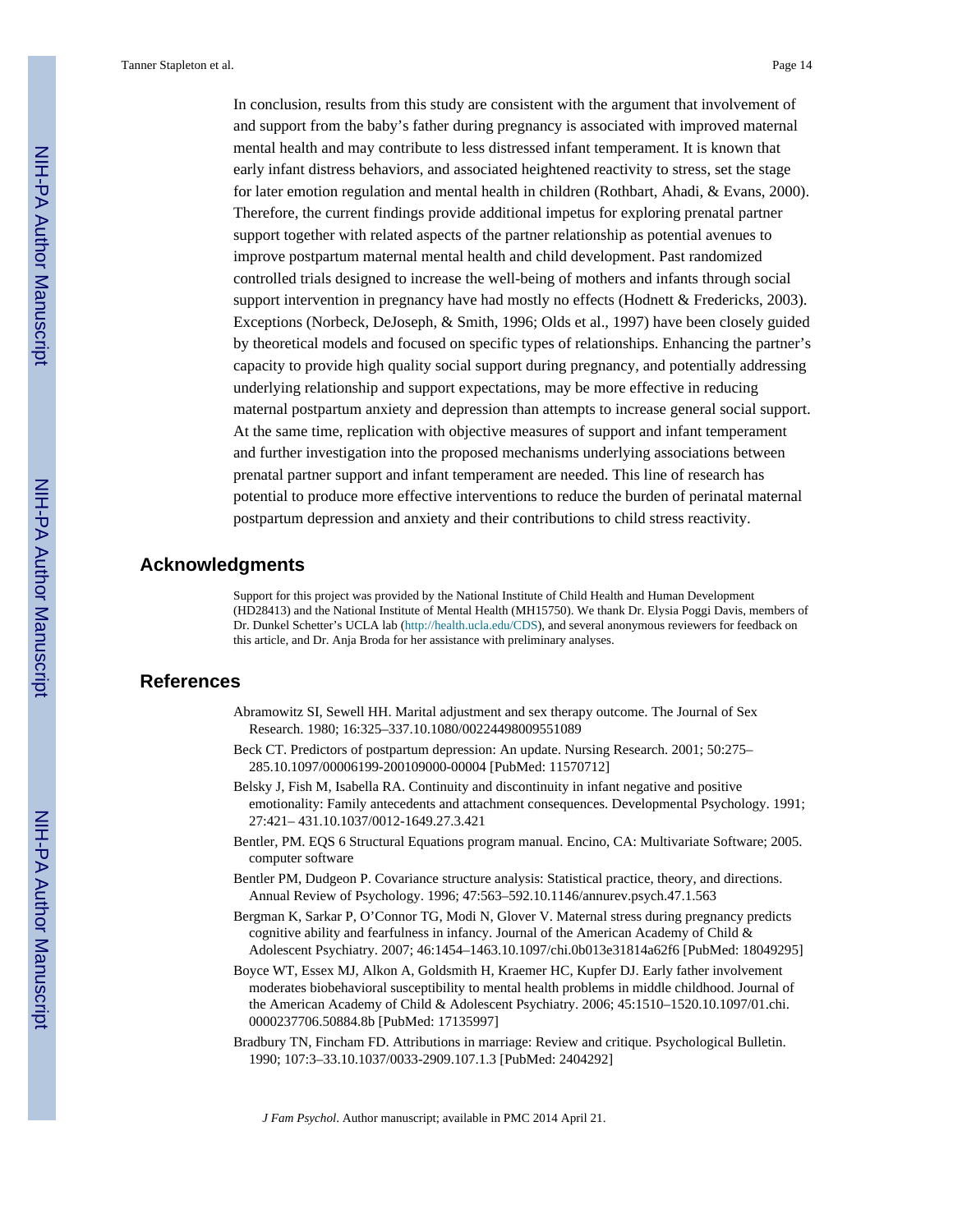- Bradbury TN, Fincham FD, Beach SRH. Research on the nature and determinants of marital satisfaction: A decade in review. Journal of Marriage and the Family. 2000; 62:964–980.10.1111/j. 1741-3737.2000.00964.x
- Byrne BM. Testing for the factorial validity, replication, and invariance of a measuring instrument: A paradigmatic application based on the Maslach Burnout Inventory. Multivariate Behavioral Research. 1994; 29:289–311.10.1207/s15327906mbr2903\_5
- Cobb RJ, Davila J, Bradbury TN. Attachment security and marital satisfaction: The role of positive perceptions and social support. Personality and Social Psychology Bulletin. 2001; 27:1131– 1143.10.1177/0146167201279006
- Collins NL, Dunkel Schetter C, Lobel M, Scrimshaw SC. Social support in pregnancy: Psychosocial correlates of birth outcomes and postpartum depression. Journal of Personality and Social Psychology. 1993; 65:1243–1243.10.1037/0022-3514.65.6.1243 [PubMed: 8295121]
- Collins NL, Read SJ. Adult attachment, working models and relationship quality in dating couples. Journal of Personality and Social Psychology. 1990; 58:644– 663.10.1037/0022-3514.58.4.644 [PubMed: 14570079]
- Cox MJ, Owen MT, Lewis JM, Henderson VK. Marriage, adult adjustment, and early parenting. Child Development. 1989; 60:1015–1024.10.2307/1130775 [PubMed: 2805879]
- Crnic KA, Greenberg MT, Ragozin AS, Robinson NM, Basham RB. Effects of stress and social support on mothers and premature and full-term infants. Child Development. 1983; 54:209– 217.10.2307/1129878 [PubMed: 6831987]
- Cutrona, CE.; Russell, DW.; Gardner, KA. The relationship enhancement model of social support. In: Kayser, K.; Bodemann, G.; Revenson, TA., editors. Couples Coping with Stress: Emerging Perspectives on Dyadic Coping. Washington, DC: APA; 2005. p. 73-95.
- Davila J, Kashy DA. Secure base processes in couples: Daily associations between support experiences and attachment security. Journal of Family Psychology. 2009; 23:76– 88.10.1037/ a0014353 [PubMed: 19203162]
- Davis EP, Glynn LM, Dunkel Schetter C, Hobel CJ, Chicz-DeMet A, Sandman CA. Prenatal exposure to maternal depression and cortisol influences infant temperament. Journal of the American Academy of Child & Adolescent Psychiatry. 2007; 46:737–746.10.1097/chi.0b013e318047b775 [PubMed: 17513986]
- Davis EP, Glynn LM, Waffarn F, Sandman CA. Prenatal maternal stress programs infant stress regulation. Journal of Child Psychology and Psychiatry. 2010; 52:119–129.10.1111/j. 1469-7610.2010.02314.x [PubMed: 20854366]
- Dennis C, Ross L. Women's perceptions of partner support and conflict in the development of postpartum depressive symptoms. Journal of Advanced Nursing. 2006; 56:588–599.10.1111/j. 1365-2648.2006.04059.x [PubMed: 17118038]
- Dunkel Schetter C. Psychological science on pregnancy: Stress processes, biopsychosocial models, and emerging research issues. Annual Review of Psychology. 2011; 62:531–558.10.1146/ annurev.psych.031809.130727
- Dunkel Schetter, C.; Brooks, K. The nature of social support. In: Reis, HT.; Sprecher, S., editors. Encyclopedia of human relationships. Thousand Oaks, CA: Sage Publications; 2009. p. 1565-1570.
- Dunkel Schetter C, Dolbier C. Resilience in the context of chronic stress in adults. Social and Personality Psychology Compass. 2011; 5:634– 652.10.1111/j.1751-9004.2011.00379.x
- Feinberg ME, Kan ML. Establishing family foundations: Intervention effects on coparenting, parent/ infant well-being, and parent-child relations. Journal of Family Psychology. 2008; 22:253– 263.10.1037/0893-3200.22.2.253 [PubMed: 18410212]
- Feldman R, Granat A, Pariente C, Kanety H, Kuint J, Gilboa-Schechtman E. Maternal depression and anxiety across the postpartum year and infant social engagement, fear regulation, and stress reactivity. Journal of the American Academy of Child & Adolescent Psychiatry. 2009; 48:919– 927.10.1097/CHI.0b013e3181b21651 [PubMed: 19625979]
- Field T, Diego M, Hernandez-Reif M, Schanberg S, Kuhn C, Yando R, Bendell D. Pregnancy anxiety and comorbid depression and anger: Effects on the fetus and neonate. Depression and Anxiety. 2003; 17:140–151.10.1002/da.10071 [PubMed: 12768648]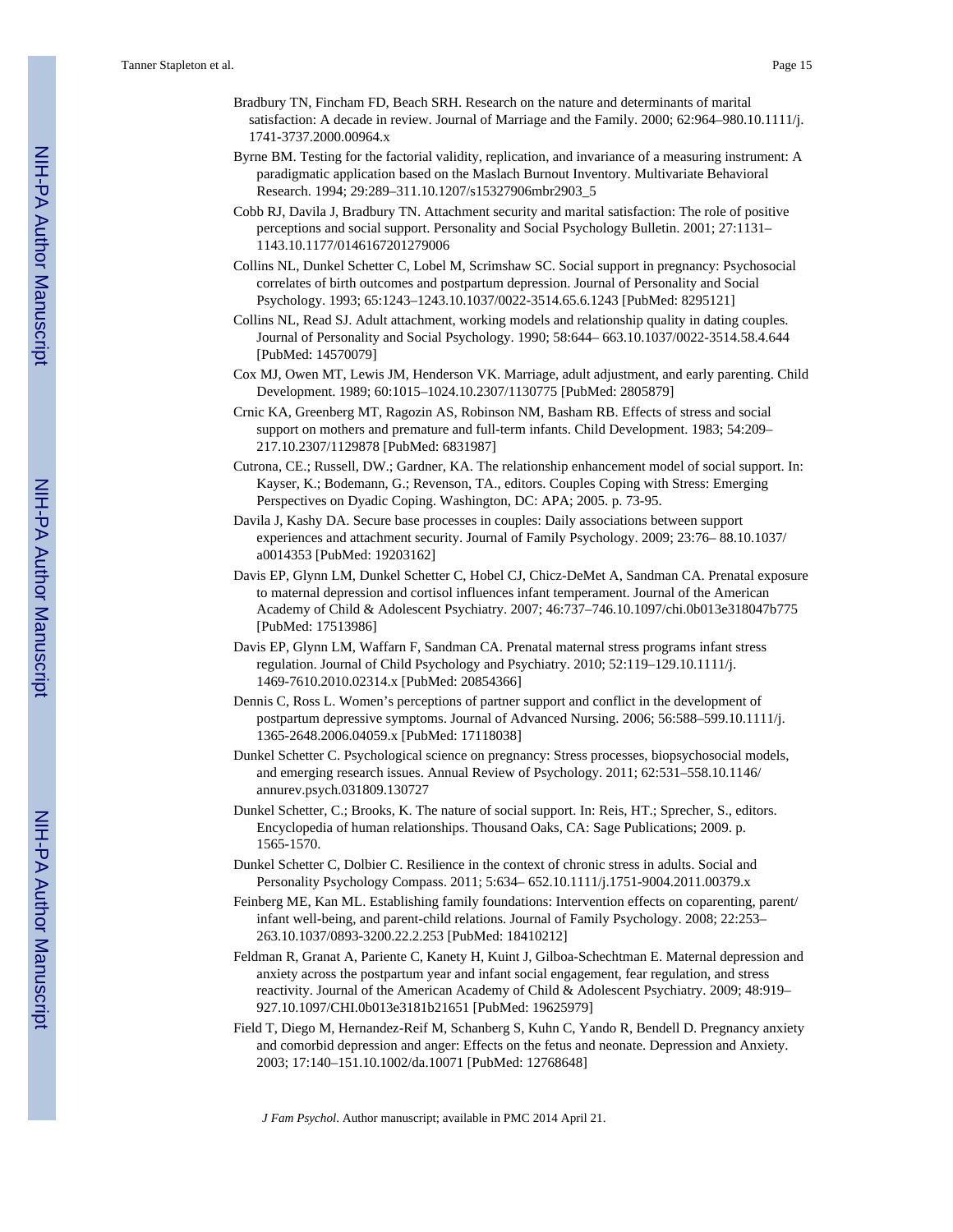- Frazier PA, Tix AP, Barnett CL. The relational context of social support: Relationship satisfaction moderates the relations between enacted support and distress. Personality and Social Psychology Bulletin. 2003; 29:1133–1146.10.1177/0146167203254545 [PubMed: 15189609]
- Freeston MH, Pléchaty M. Reconsiderations of the Locke-Wallace Marital Adjustment Test: Is it still relevant for the 1990s? Psychological Reports. 1997; 81:419– 434.10.2466/PR0.81.6.419-434 [PubMed: 9354091]
- Gartstein MA, Rothbart MK. Studying infant temperament via the revised infant behavior questionnaire. Infant Behavior & Development. 2003; 26:64– 86.10.1016/S0163-6383(02)00169-8
- Gotlib IH, Lewinsohn PM, Seeley JR. Symptoms versus a diagnosis of depression: Differences in psychosocial functioning. Journal of Consulting and Clinical Psychology. 1995; 63:90– 100.10.1037/0022-006X.63.1.90 [PubMed: 7896995]
- Hazan C, Shaver P. Romantic love conceptualized as an attachment process. Journal of Personality and Social Psychology. 1987; 52:511–524.10.1037/0022-3514.52.3.511 [PubMed: 3572722]
- Hodnett ED, Fredericks S. Support during pregnancy for women at increased risk of low birthweight babies. Birth. 2003; 30:278.10.1046/j.1523-536X.2003.259\_1.x
- Houts RM, Barnett-Walker KC, Paley B, Cox MJ. Patterns of couple interaction during the transition to parenthood. Personal Relationships. 2008; 15:103–122.10.1111/j.1475-6811.2007.00187.x
- Hu LT, Bentler PM. Cutoff criteria for fit indexes in covariance structure analysis: Conventional criteria versus new alternatives. Structural Equation Modeling. 1999; 6:1– 55.10.1080/10705519909540118
- Little TD, Cunningham WA, Shahar G, Widaman KF. To parcel or not to parcel: Exploring the question, weighing the merits. Structural Equation Modeling. 2002; 9:151–173.10.1207/ S15328007SEM0902\_1
- Locke HJ, Wallace PM. Locke-Wallace Marital Adjustment Scale and prediction test: Their reliability and validity. Marriage and Family Living. 1959; 21:251–255.10.2307/348022
- Logsdon MC, Usui W. Psychosocial predictors of postpartum depression in diverse groups of women. Western Journal of Nursing Research. 2001; 23:563–574.10.1177/01939450122045384 [PubMed: 11569330]
- Martin RP, Noyes J, Wisenbaker J, Huttunen MO. Prediction of early childhood negative emotionality and inhibition from maternal distress during pregnancy. Merrill-Palmer Quarterly. 1999; 45:370– 391.
- Matthey S, Ross-Hamid C. The validity of DSM symptoms for depression and anxiety disorders during pregnancy. Journal of Affective Disorders. 2011; 133:546–552.10.1016/j.jad.2011.05.004 [PubMed: 21641046]
- Norbeck JS, DeJoseph JF, Smith RT. A randomized trial of an empirically-derived social support intervention to prevent low birthweight among African American women. Social Science & Medicine. 1996; 43:947–954.10.1016/0277-9536(96)00003-2 [PubMed: 8888464]
- O'Donnell K, O'Connor TG, Glover V. Prenatal stress and neurodevelopment of the child: Focus on the HPA axis and role of the placenta. Developmental Neuroscience. 2009; 31:285– 292.10.1159/000216539 [PubMed: 19546565]
- O'Hara M, Swain A. Rates and risk of postpartum depression: A meta-analysis. International Review of Psychiatry. 1996; 8:37–54.10.3109/09540269609037816
- Olds DL, Eckenrode J, Henderson CR, Kitzman H, Powers J, Cole R, Luckey D. Long-term effects of home visitation on maternal life course and child abuse and neglect: Fifteen-year follow-up of a randomized trial. Journal of the American Medical Association. 1997; 278:637– 643.10.1001/ jama.1997.03550080047038 [PubMed: 9272895]
- Pasch LA, Bradbury TN. Social support, conflict, and the development of marital dysfunction. Journal of Consulting and Clinical Psychology. 1998; 66:219–230.10.1037/0022-006X.66.2.219 [PubMed: 9583325]
- Pauli-Pott U, Mertesacker B, Bade U, Haverkock A, Beckmann D. Parental perceptions and infant temperament development. Infant Behavior and Development. 2003; 26:27– 48.10.1016/ S0163-6383(02)00167-4
- Pietromonaco PR, Uchino B, Dunkel Schetter C. Close relationship processes and health: Implications of attachment theory for health and disease. Health Psychology. in press.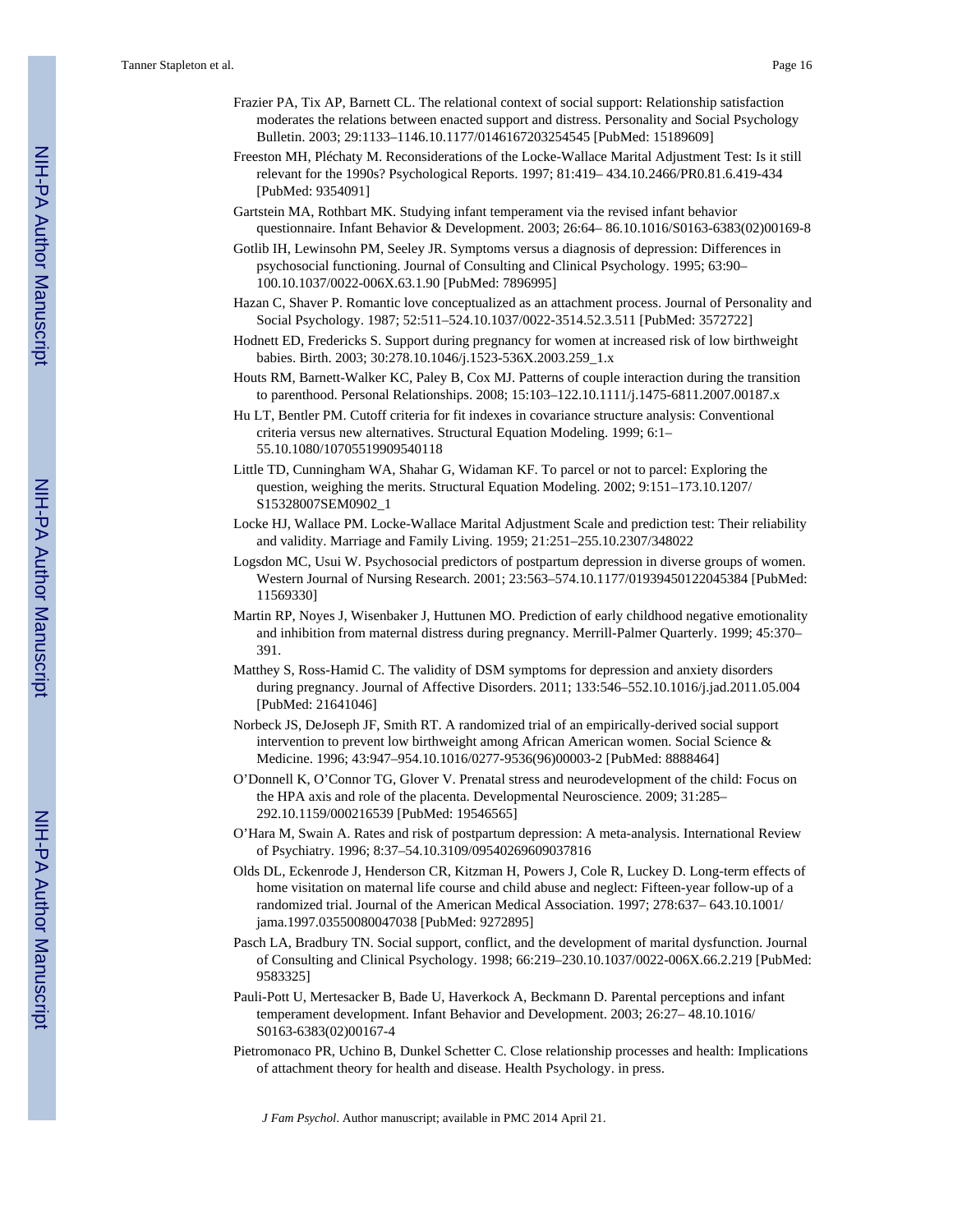- Rini C, Dunkel Schetter C, Hobel CJ, Glynn LM, Sandman CA. Effective social support: Antecedents and consequences of partner support during pregnancy. Personal Relationships. 2006; 13:207.10.1111/j.1475-6811.2006.00114.x
- Rini C, Redd WH, Austin J, Mosher CE, Meschian YM, Isola L, DuHamel KN. Effectiveness of partner social support predicts enduring psychological distress after hematopoietic stem cell transplantation. Journal of Consulting and Clinical Psychology. 2011; 79:64– 67.10.1037/ a0022199 [PubMed: 21261435]
- Robertson E, Grace S, Wallington T, Stewart DE. Antenatal risk factors for postpartum depression: A synthesis of recent literature. General Hospital Psychiatry. 2004; 26:289–295.10.1016/ j.genhosppsych.2004.02.006 [PubMed: 15234824]
- Ross LE, McLean LM. Anxiety disorders during pregnancy and the postpartum period: A systematic review. Journal of Clinical Psychiatry. 2006; 67:1285–1298.10.4088/JCP.v67n0818 [PubMed: 16965210]
- Rothbart MK. Measurement of temperament in infancy. Child Development. 1981; 52:596– 578.10.2307/1129176 [PubMed: 7249824]
- Rothbart MK, Ahadi SA, Evans DE. Temperament and personality: Origins and outcomes. Journal of Personality and Social Psychology. 2000; 78:122–135.10.1037/0022-3514.78.1.122 [PubMed: 10653510]
- Rothbart MK, Hwang J. Measuring infant temperament. Infant Behavior and Development. 2002; 25:113–116.10.1016/S0163-6383(02)00109-1
- Santor DA, Coyne JC. Shortening the CES-D to improve its ability to detect cases of depression. Psychological Assessment. 1997; 9:233–243.10.1037/1040-3590.9.3.233
- Satorra A, Bentler PM. A scaled difference chi-square test statistic for moment structure analysis. Psychometrika. 2001; 99:507–514.10.1007/BF02296192
- Spielberger, CD. Manual for the State-Trait Anxiety Inventory (STAI). Palo Alto, CA: Consulting Psychologists Press; 1983.
- Van den Bergh BRH, Mulder EJH, Mennes M, Glover V. Antenatal maternal anxiety and stress and the neurobehavioural development of the fetus and child: Links and possible mechanisms: A review. Neuroscience & Biobehavioral Reviews. 2005; 29:237–258.10.1016/j.neubiorev. 2004.10.007 [PubMed: 15811496]
- Vaux A, Burda P, Stewart DE. Orientation towards utilization of support resources. Journal of Community Psychology. 1986; 14:159–170.10.1002/1520-6629(198604)14:2<159::AID-JCOP2290140207>3.0.CO;2-H
- Wallace JL, Vaux A. Social support network orientation: The role of adult attachment style. Journal of Social and Clinical Psychology. 1993; 12:354–365.10.1521/jscp.1993.12.3.354
- Whisman MA, Davila J, Goodman SH. Relationship adjustment, depression, and anxiety during pregnancy and the postpartum period. Journal of Family Psychology. 2011; 25:375–383.10.1037/ a0023790 [PubMed: 21553959]
- Widaman KF, Thompson JS. On specifying the null model for incremental fit indices in structural equation modeling. Psychological Methods. 2003; 8:16–37.10.1037/1082-989X.8.1.16 [PubMed: 12741671]
- Yonkers KA, Ramin SM, Rush AJ, Navarrete CA, Carmody T, March D, Leveno KJ. Onset and persistence of postpartum depression in an inner-city maternal health clinic system. American Journal of Psychiatry. 2001; 158:1856.10.1176/appi.ajp.158.11.1856 [PubMed: 11691692]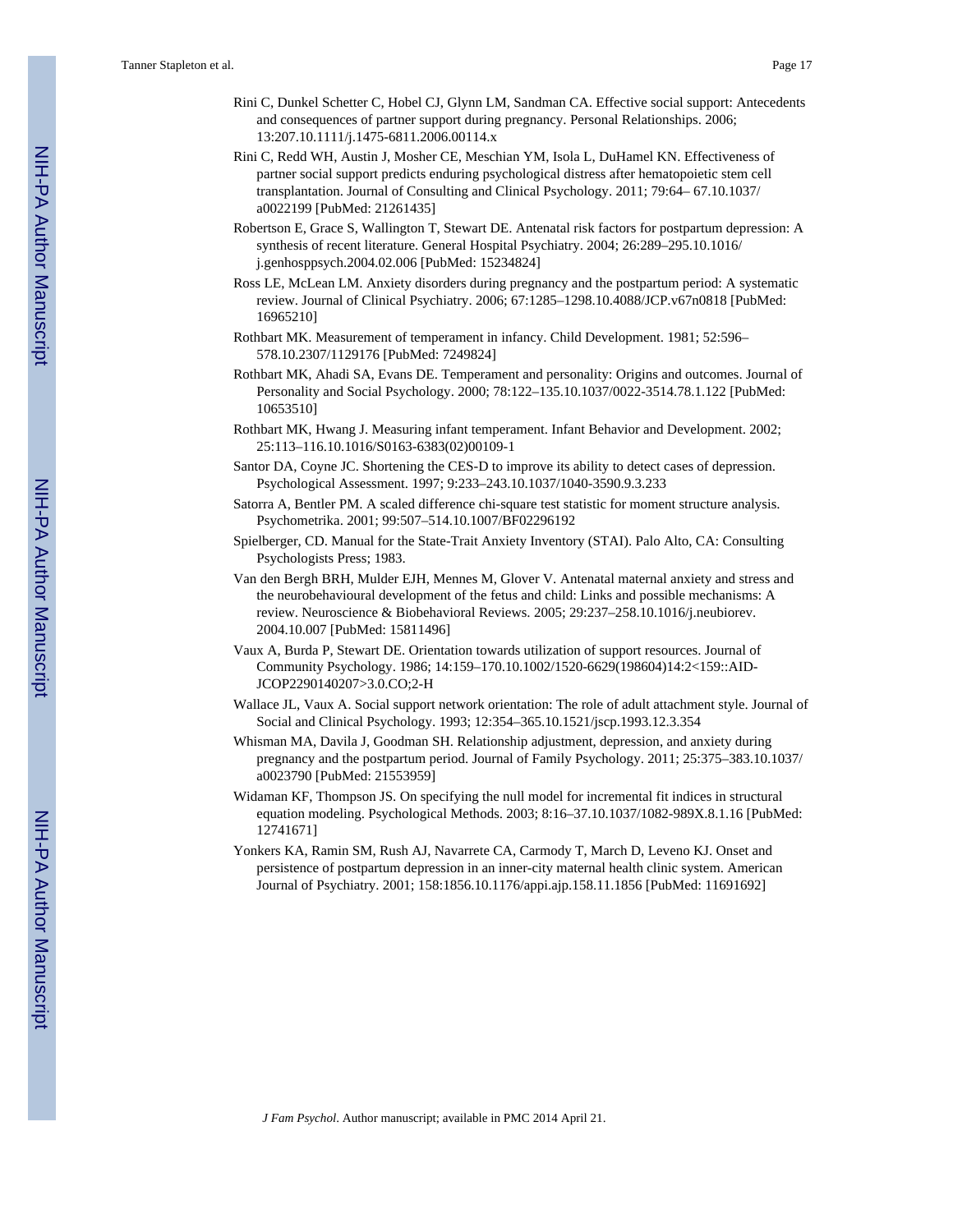

**Figure 1.** Hypothesized path model.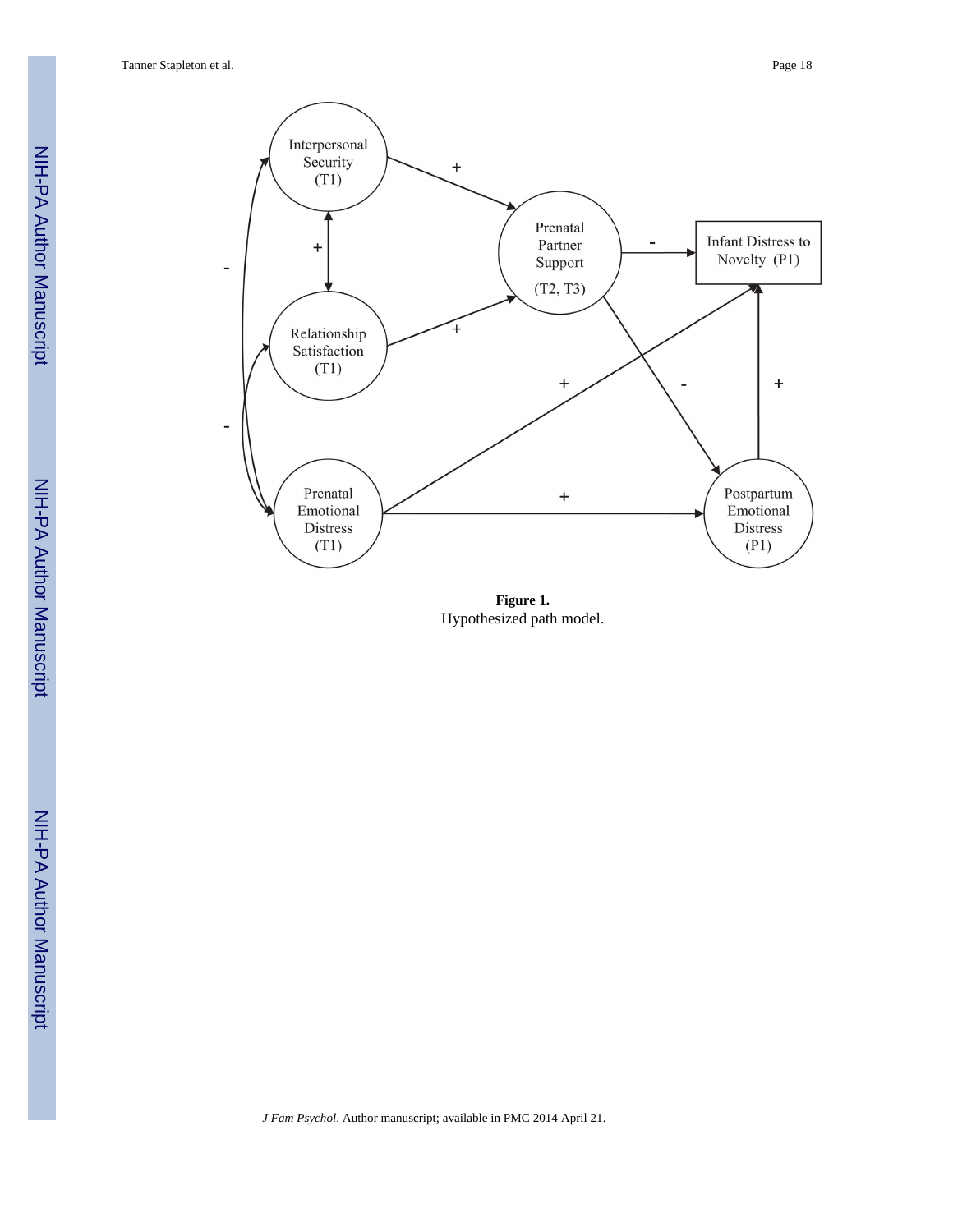

#### **Figure 2.**

Final model predicting postpartum maternal emotional distress and infant distress to novelty from prenatal partner relationship variables. Circles denote latent variables; rectangles denote measured variables. One-headed arrows represent regression paths; two-headed arrows represent correlations. Estimated errors are omitted for visual clarity. Standardized coefficients are presented, and all paths and factor loadings are significant at  $p < .02$  (two-tailed). Loadings notated by  $\dagger$  were fixed to identify latent factors. Fit statistics: S-B  $\chi^2(177, N=272) = 230.99, p = .004$ , robust comparative fit index (RCFI) = .098, root-meansquare error of approximation (RMSEA) = 0.034.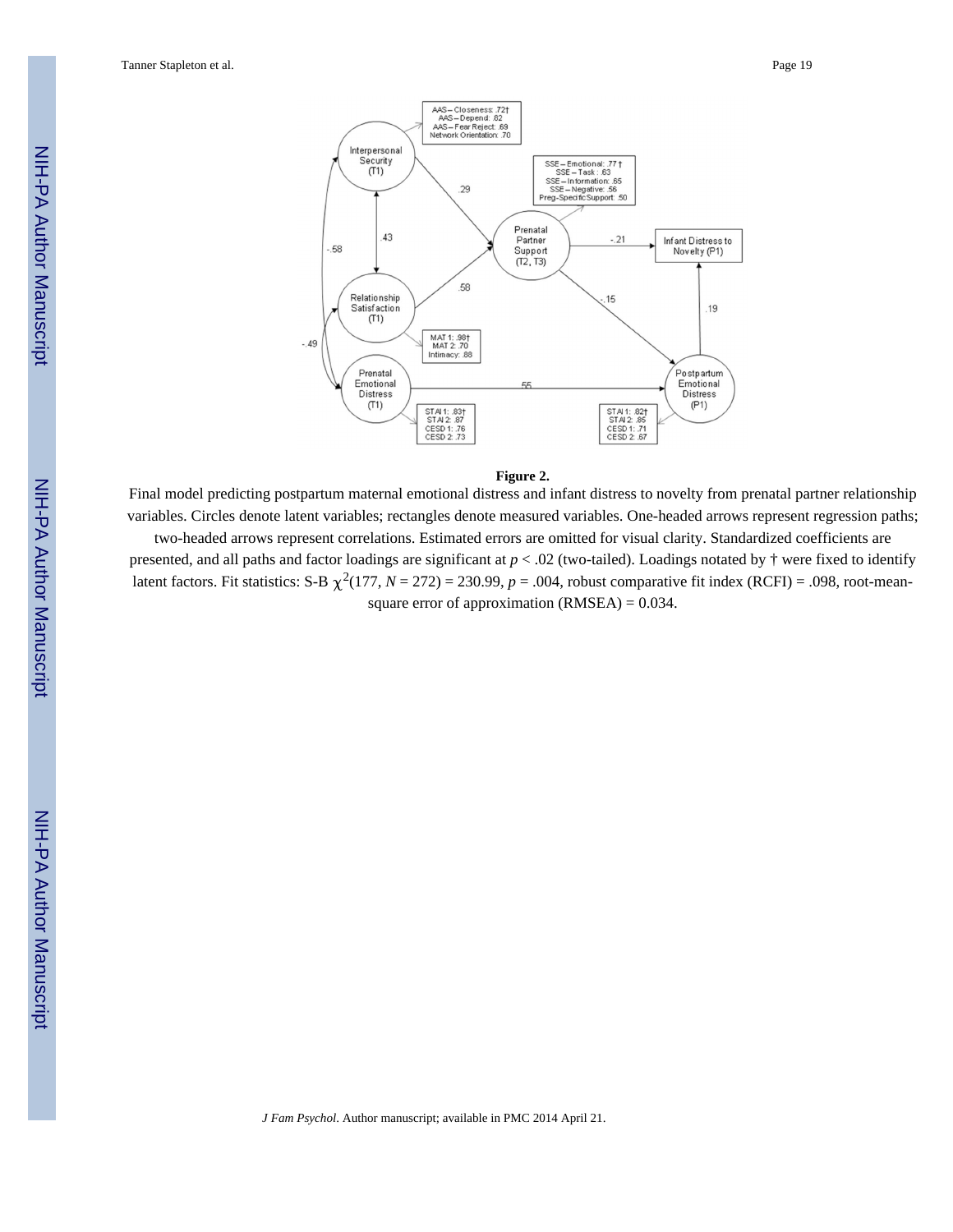#### **Table 1**

Means, SDs, and Scale Reliabilities for Observed Variables Grouped by Latent Factors

| Variable                                                  | Mean (95% confidence interval) | Alpha |
|-----------------------------------------------------------|--------------------------------|-------|
| Interpersonal security                                    |                                |       |
| Comfort with closeness $(1-5)$                            | $4.12(4.02 - 4.21)$            | .78   |
| Depend on others $(1-5)$                                  | $3.47(3.37 - 3.57)$            | .78   |
| Fear of rejection (reversed; $1-5$ )                      | $4.11(4.00-4.22)$              | .89   |
| Network orientation (1-4)                                 | $2.90(2.86 - 2.95)$            | .82   |
| Relationship satisfaction                                 |                                |       |
| Marital Adjustment Test (0-158)                           | 124.65 (121.82-127.48)         | .76   |
| Relationship intimacy and closeness $(1-7)$               | $5.85(5.73 - 5.97)$            | NA    |
| Prenatal partner support                                  |                                |       |
| SSE Task (mean of 5 standardized items)                   | $0.03(-0.05-0.11)$             | .80   |
| SSE Information (mean of 3 standardized items)            | $0.01(-0.08-0.10)$             | .63   |
| SSE Emotional (mean of 5 standardized items)              | $0.01(-0.09-0.10)$             | .87   |
| SSE Negative aspects (reverse-scored; 1–5)                | $3.71(-0.11-0.06)$             | .81   |
| Pregnancy-specific support (mean of 4 standardized items) | $0.00(-0.08-0.08)$             | .76   |
| Prenatal maternal emotional distress (T1)                 |                                |       |
| State-Trait Anxiety Scale-State Anxiety (1-4)             | $1.90(1.82 - 1.95)$            | .93   |
| Center for Epidemiological Studies-Depression (0-3)       | $0.61$ $(.55-.68)$             | .83   |
| Postpartum maternal emotional distress (P1)               |                                |       |
| State-Trait Anxiety Scale-State Anxiety (1-4)             | $1.78(1.71 - 1.84)$            | .88   |
| Center for Epidemiological Studies-Depression (0-3)       | $0.55(0.48 - 0.62)$            | .87   |
| Infant distress to novelty $(1-5)$                        | $2.04(1.98-2.10)$              | .72   |

*Note.* NA = not applicable; SSE = social support effectiveness. Response scales for each measure are given in parentheses.